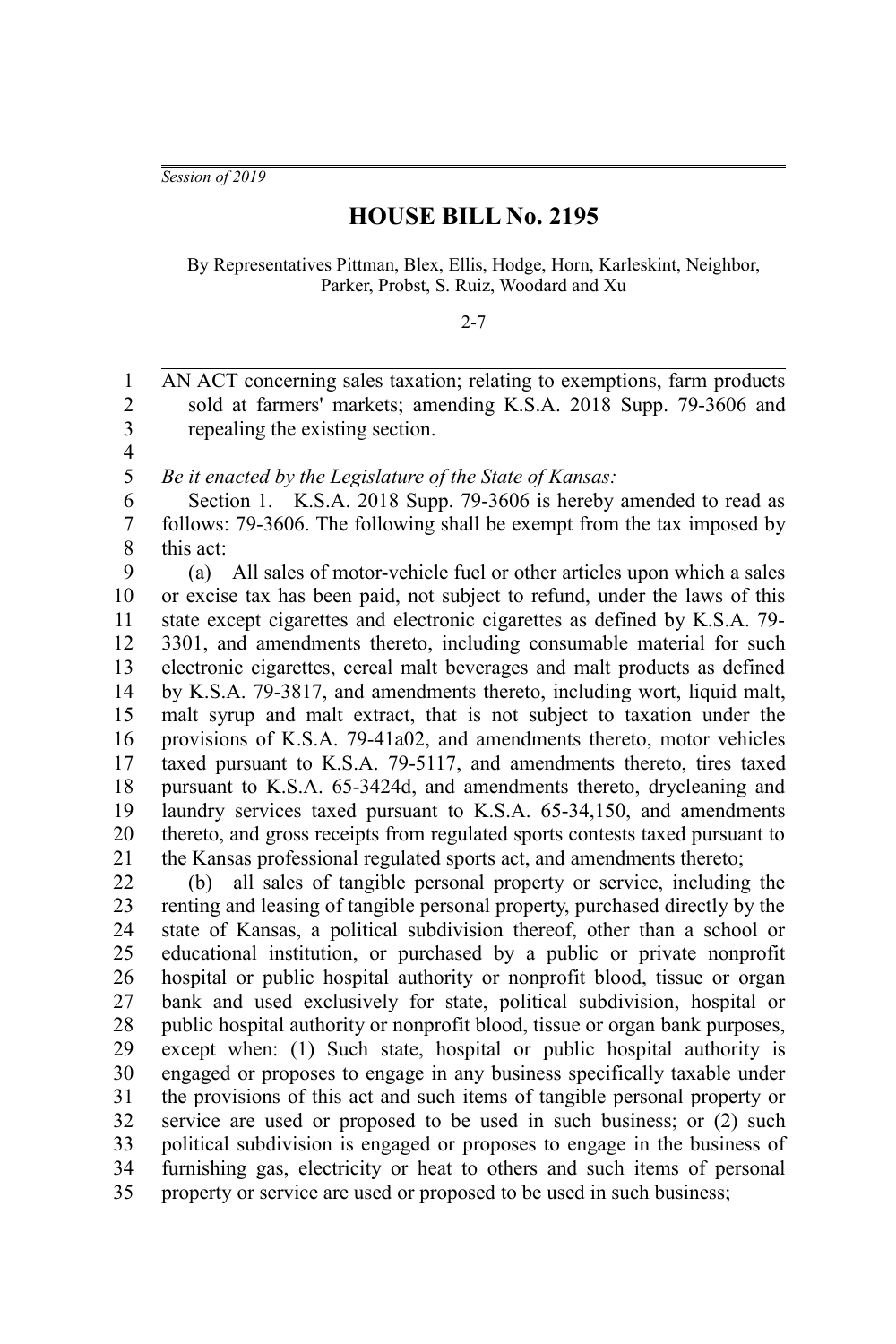(c) all sales of tangible personal property or services, including the renting and leasing of tangible personal property, purchased directly by a public or private elementary or secondary school or public or private nonprofit educational institution and used primarily by such school or institution for nonsectarian programs and activities provided or sponsored by such school or institution or in the erection, repair or enlargement of buildings to be used for such purposes. The exemption herein provided shall not apply to erection, construction, repair, enlargement or equipment of buildings used primarily for human habitation; 1 2 3 4 5 6 7 8 9

(d) all sales of tangible personal property or services purchased by a contractor for the purpose of constructing, equipping, reconstructing, maintaining, repairing, enlarging, furnishing or remodeling facilities for any public or private nonprofit hospital or public hospital authority, public or private elementary or secondary school, a public or private nonprofit educational institution, state correctional institution including a privately constructed correctional institution contracted for state use and ownership, that would be exempt from taxation under the provisions of this act if purchased directly by such hospital or public hospital authority, school, educational institution or a state correctional institution; and all sales of tangible personal property or services purchased by a contractor for the purpose of constructing, equipping, reconstructing, maintaining, repairing, enlarging, furnishing or remodeling facilities for any political subdivision of the state or district described in subsection (s), the total cost of which is paid from funds of such political subdivision or district and that would be exempt from taxation under the provisions of this act if purchased directly by such political subdivision or district. Nothing in this subsection or in the provisions of K.S.A. 12-3418, and amendments thereto, shall be deemed to exempt the purchase of any construction machinery, equipment or tools used in the constructing, equipping, reconstructing, maintaining, repairing, enlarging, furnishing or remodeling facilities for any political subdivision of the state or any such district. As used in this subsection, K.S.A. 12-3418 and 79-3640, and amendments thereto, "funds of a political subdivision" shall mean general tax revenues, the proceeds of any bonds and gifts or grants-in-aid. Gifts shall not mean funds used for the purpose of constructing, equipping, reconstructing, repairing, enlarging, furnishing or remodeling facilities that are to be leased to the donor. When any political subdivision of the state, district described in subsection (s), public or private nonprofit hospital or public hospital authority, public or private elementary or secondary school, public or private nonprofit educational institution, state correctional institution including a privately constructed correctional institution contracted for state use and ownership shall contract for the purpose of constructing, equipping, reconstructing, maintaining, repairing, enlarging, furnishing or remodeling facilities, it 10 11 12 13 14 15 16 17 18 19 20 21 22 23 24 25 26 27 28 29 30 31 32 33 34 35 36 37 38 39 40 41 42 43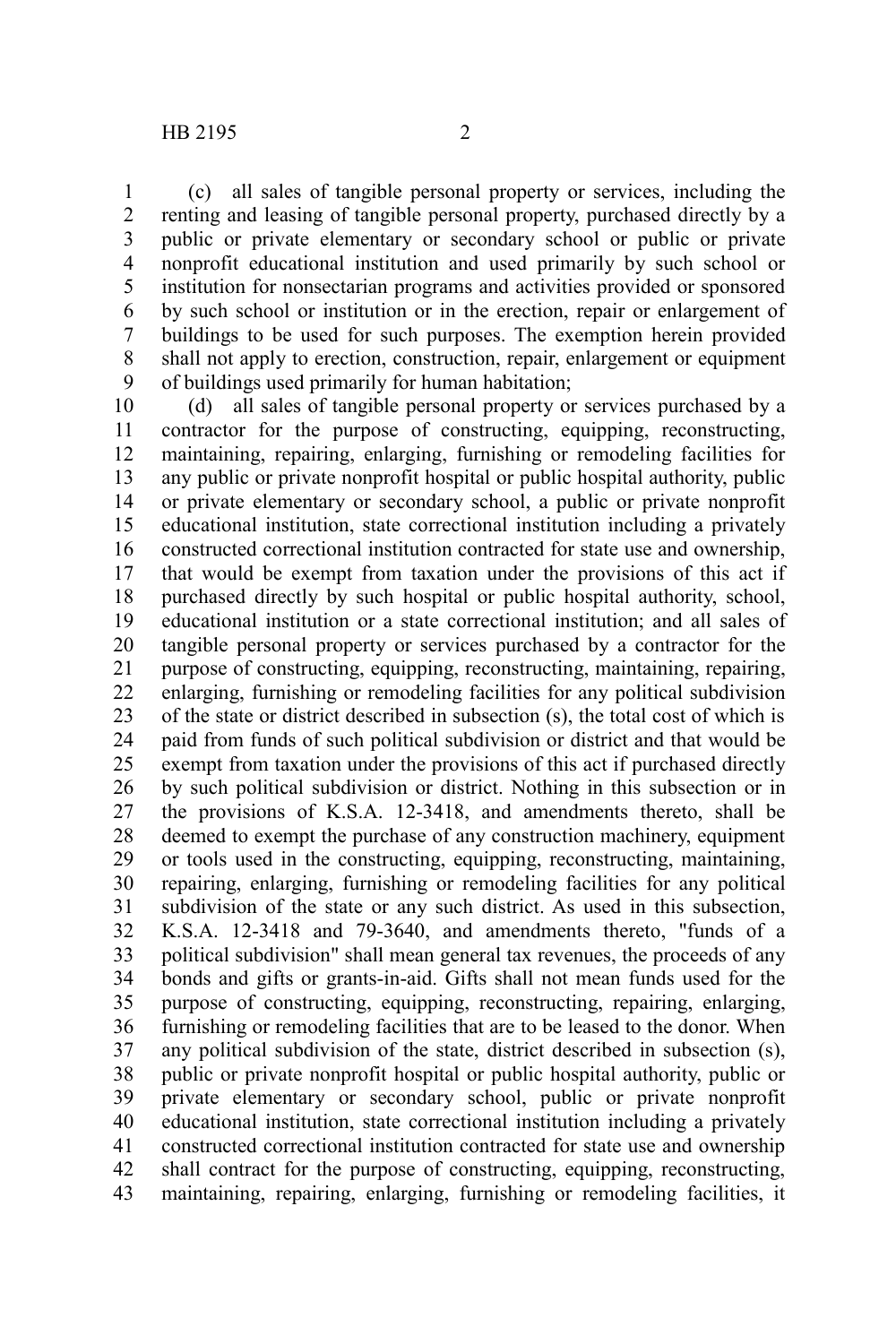shall obtain from the state and furnish to the contractor an exemption certificate for the project involved, and the contractor may purchase materials for incorporation in such project. The contractor shall furnish the number of such certificate to all suppliers from whom such purchases are made, and such suppliers shall execute invoices covering the same bearing the number of such certificate. Upon completion of the project the contractor shall furnish to the political subdivision, district described in subsection (s), hospital or public hospital authority, school, educational institution or department of corrections concerned a sworn statement, on a form to be provided by the director of taxation, that all purchases so made were entitled to exemption under this subsection. As an alternative to the foregoing procedure, any such contracting entity may apply to the secretary of revenue for agent status for the sole purpose of issuing and furnishing project exemption certificates to contractors pursuant to rules and regulations adopted by the secretary establishing conditions and standards for the granting and maintaining of such status. All invoices shall be held by the contractor for a period of five years and shall be subject to audit by the director of taxation. If any materials purchased under such a certificate are found not to have been incorporated in the building or other project or not to have been returned for credit or the sales or compensating tax otherwise imposed upon such materials that will not be so incorporated in the building or other project reported and paid by such contractor to the director of taxation not later than the  $20<sup>th</sup>$  day of the month following the close of the month in which it shall be determined that such materials will not be used for the purpose for which such certificate was issued, the political subdivision, district described in subsection (s), hospital or public hospital authority, school, educational institution or the contractor contracting with the department of corrections for a correctional institution concerned shall be liable for tax on all materials purchased for the project, and upon payment thereof it may recover the same from the contractor together with reasonable attorney fees. Any contractor or any agent, employee or subcontractor thereof, who shall use or otherwise dispose of any materials purchased under such a certificate for any purpose other than that for which such a certificate is issued without the payment of the sales or compensating tax otherwise imposed upon such materials, shall be guilty of a misdemeanor and, upon conviction therefor, shall be subject to the penalties provided for in K.S.A. 79-3615(h), and amendments thereto; 1 2 3 4 5 6 7 8 9 10 11 12 13 14 15 16 17 18 19 20 21 22 23 24 25 26 27 28 29 30 31 32 33 34 35 36 37 38

(e) all sales of tangible personal property or services purchased by a contractor for the erection, repair or enlargement of buildings or other projects for the government of the United States, its agencies or instrumentalities, that would be exempt from taxation if purchased directly by the government of the United States, its agencies or instrumentalities. 39 40 41 42 43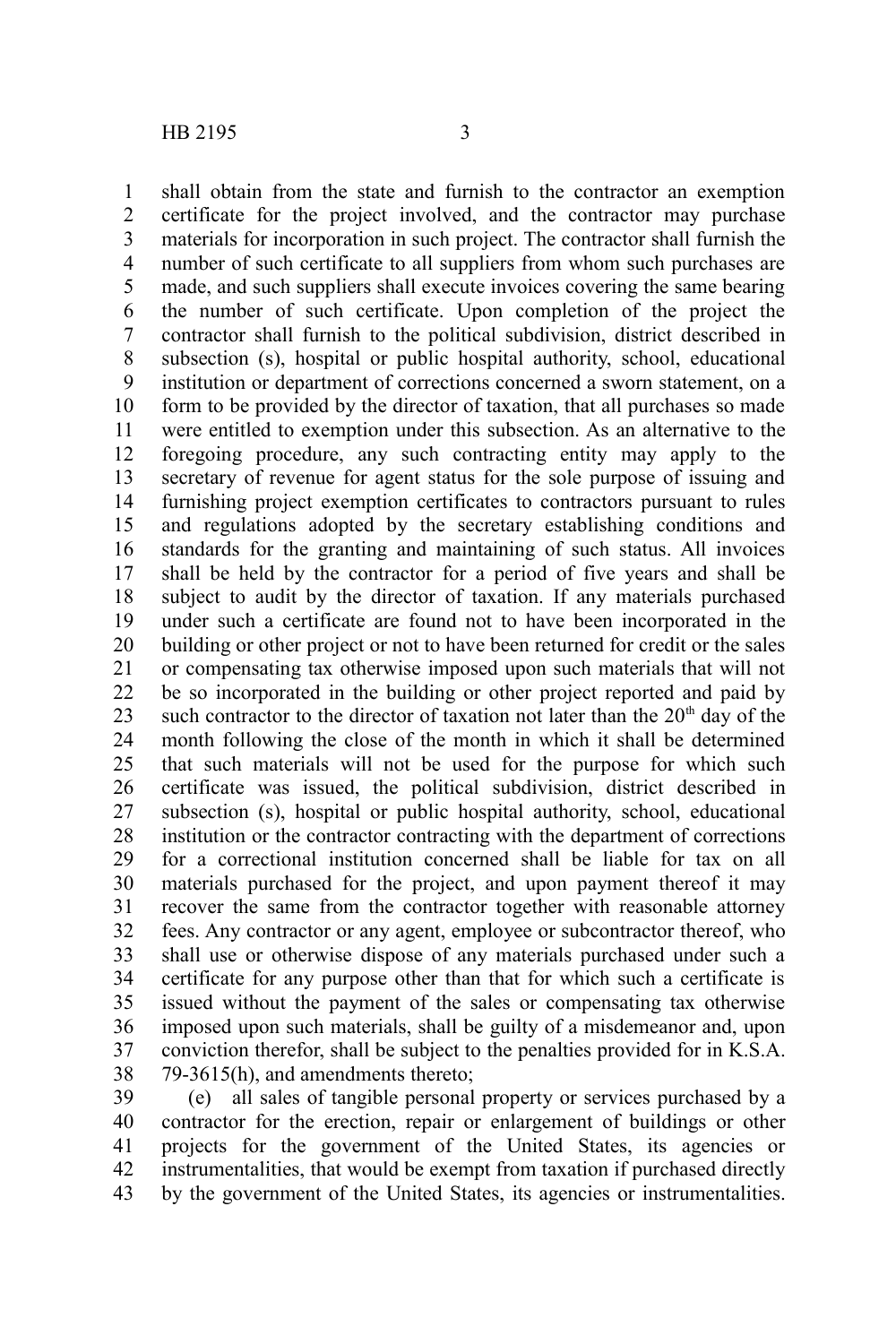When the government of the United States, its agencies or instrumentalities shall contract for the erection, repair, or enlargement of any building or other project, it shall obtain from the state and furnish to the contractor an exemption certificate for the project involved, and the contractor may purchase materials for incorporation in such project. The contractor shall furnish the number of such certificates to all suppliers from whom such purchases are made, and such suppliers shall execute invoices covering the same bearing the number of such certificate. Upon completion of the project the contractor shall furnish to the government of the United States, its agencies or instrumentalities concerned a sworn statement, on a form to be provided by the director of taxation, that all purchases so made were entitled to exemption under this subsection. As an alternative to the foregoing procedure, any such contracting entity may apply to the secretary of revenue for agent status for the sole purpose of issuing and furnishing project exemption certificates to contractors pursuant to rules and regulations adopted by the secretary establishing conditions and standards for the granting and maintaining of such status. All invoices shall be held by the contractor for a period of five years and shall be subject to audit by the director of taxation. Any contractor or any agent, employee or subcontractor thereof, who shall use or otherwise dispose of any materials purchased under such a certificate for any purpose other than that for which such a certificate is issued without the payment of the sales or compensating tax otherwise imposed upon such materials, shall be guilty of a misdemeanor and, upon conviction therefor, shall be subject to the penalties provided for in K.S.A. 79-3615(h), and amendments thereto; 1 2 3 4 5 6 7 8 9 10 11 12 13 14 15 16 17 18 19 20 21 22 23 24 25 26

(f) tangible personal property purchased by a railroad or public utility for consumption or movement directly and immediately in interstate commerce; 27 28 29

(g) sales of aircraft including remanufactured and modified aircraft sold to persons using directly or through an authorized agent such aircraft as certified or licensed carriers of persons or property in interstate or foreign commerce under authority of the laws of the United States or any foreign government or sold to any foreign government or agency or instrumentality of such foreign government and all sales of aircraft for use outside of the United States and sales of aircraft repair, modification and replacement parts and sales of services employed in the remanufacture, modification and repair of aircraft; 30 31 32 33 34 35 36 37 38

(h) all rentals of nonsectarian textbooks by public or private elementary or secondary schools; 39 40

(i) the lease or rental of all films, records, tapes, or any type of sound or picture transcriptions used by motion picture exhibitors; 41 42

(j) meals served without charge or food used in the preparation of 43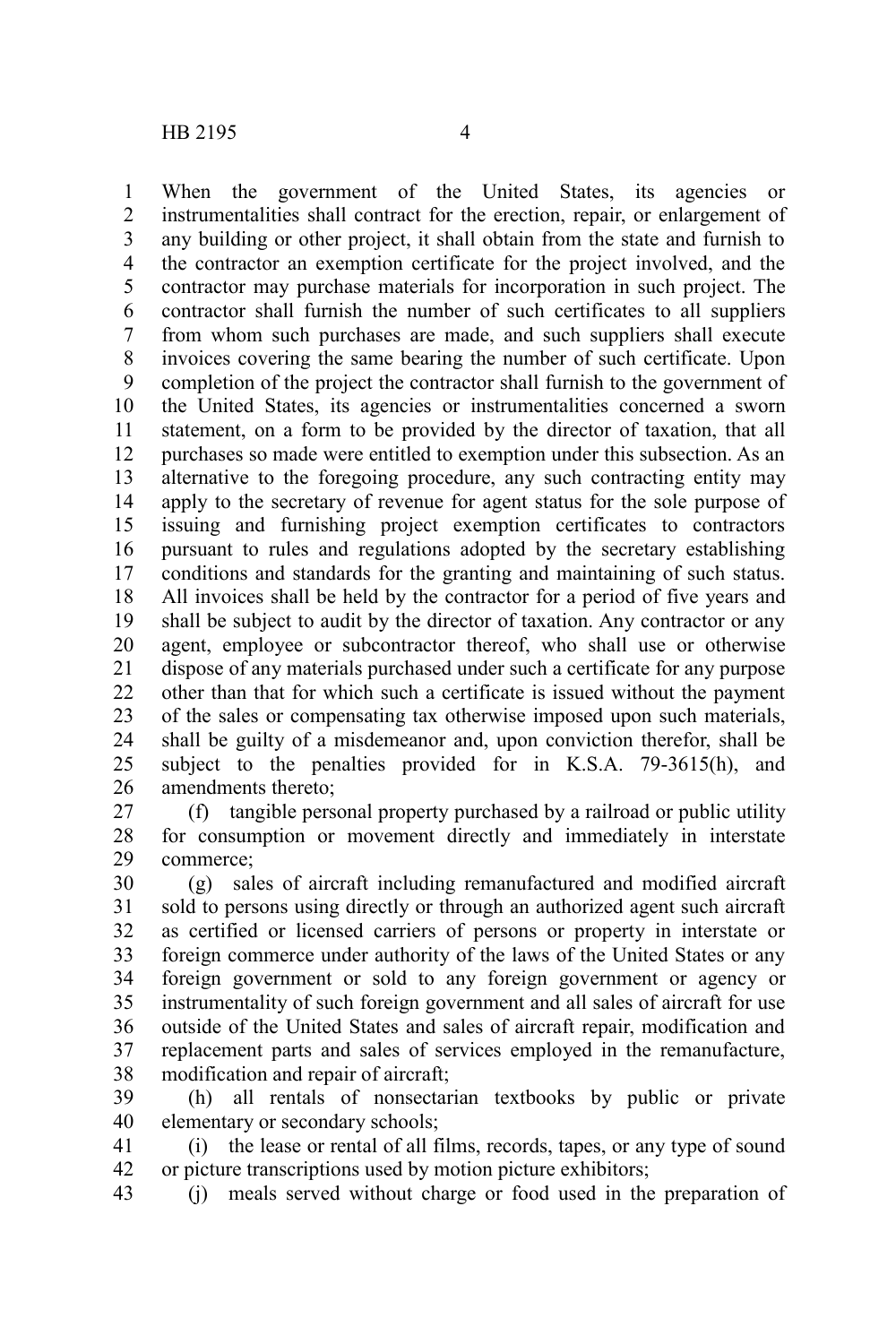such meals to employees of any restaurant, eating house, dining car, hotel, 1

drugstore or other place where meals or drinks are regularly sold to the public if such employees' duties are related to the furnishing or sale of such meals or drinks; 2 3 4

(k) any motor vehicle, semitrailer or pole trailer, as such terms are defined by K.S.A. 8-126, and amendments thereto, or aircraft sold and delivered in this state to a bona fide resident of another state, which motor vehicle, semitrailer, pole trailer or aircraft is not to be registered or based in this state and which vehicle, semitrailer, pole trailer or aircraft will not remain in this state more than 10 days; 5 6 7 8 9 10

(l) all isolated or occasional sales of tangible personal property, services, substances or things, except isolated or occasional sale of motor vehicles specifically taxed under the provisions of K.S.A. 79-3603(o), and amendments thereto; 11 12 13 14

(m) all sales of tangible personal property that become an ingredient or component part of tangible personal property or services produced, manufactured or compounded for ultimate sale at retail within or without the state of Kansas; and any such producer, manufacturer or compounder may obtain from the director of taxation and furnish to the supplier an exemption certificate number for tangible personal property for use as an ingredient or component part of the property or services produced, manufactured or compounded; 15 16 17 18 19 20 21 22

(n) all sales of tangible personal property that is consumed in the production, manufacture, processing, mining, drilling, refining or compounding of tangible personal property, the treating of by-products or wastes derived from any such production process, the providing of services or the irrigation of crops for ultimate sale at retail within or without the state of Kansas; and any purchaser of such property may obtain from the director of taxation and furnish to the supplier an exemption certificate number for tangible personal property for consumption in such production, manufacture, processing, mining, drilling, refining, compounding, treating, irrigation and in providing such services<sup>.</sup> 23 24 25 26 27 28 29 30 31 32 33

(o) all sales of animals, fowl and aquatic plants and animals, the primary purpose of which is use in agriculture or aquaculture, as defined in K.S.A. 47-1901, and amendments thereto, the production of food for human consumption, the production of animal, dairy, poultry or aquatic plant and animal products, fiber or fur, or the production of offspring for use for any such purpose or purposes; 34 35 36 37 38 39

(p) all sales of drugs dispensed pursuant to a prescription order by a licensed practitioner or a mid-level practitioner as defined by K.S.A. 65- 1626, and amendments thereto. As used in this subsection, "drug" means a compound, substance or preparation and any component of a compound, 40 41 42 43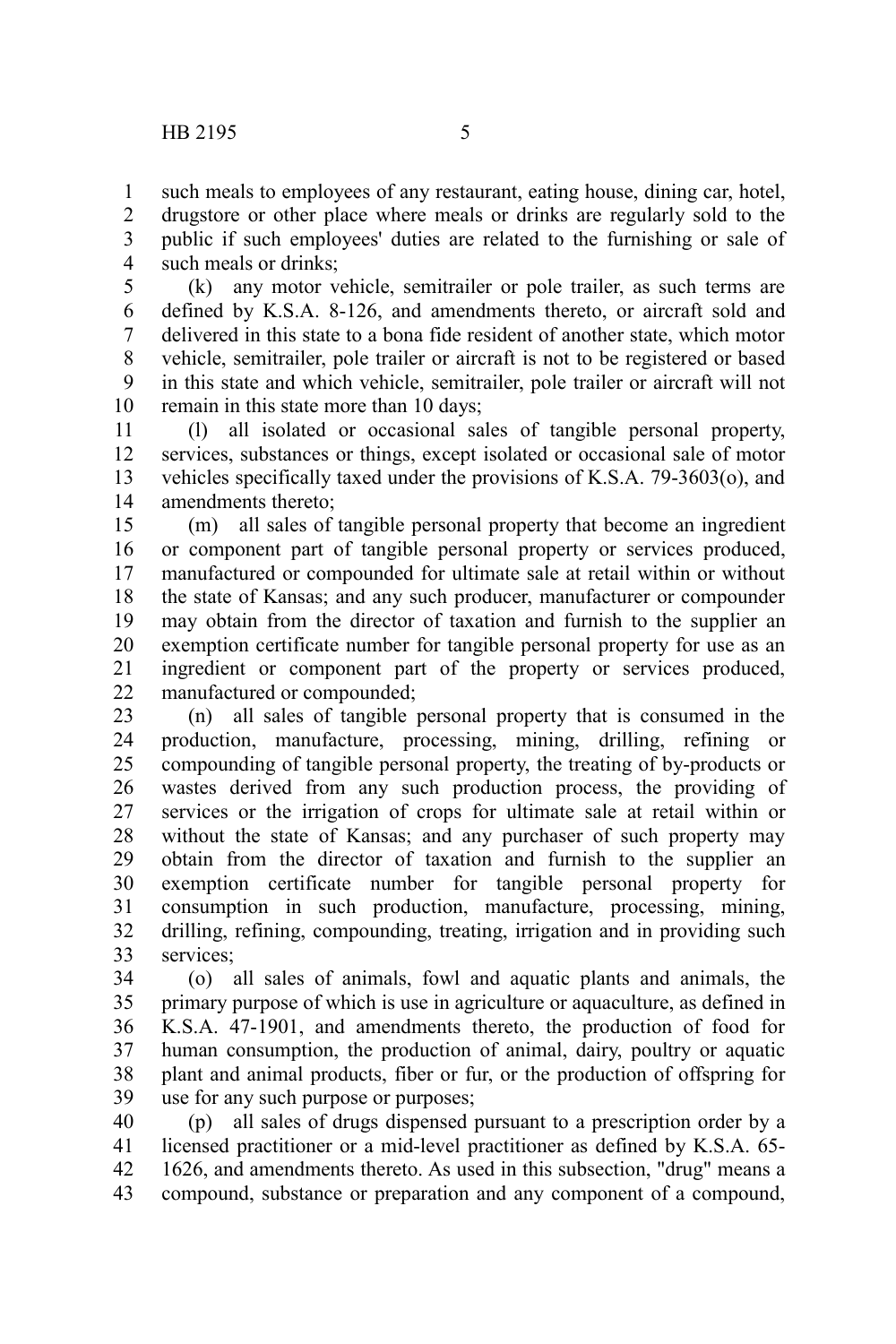substance or preparation, other than food and food ingredients, dietary supplements or alcoholic beverages, recognized in the official United States pharmacopeia, official homeopathic pharmacopoeia of the United States or official national formulary, and supplement to any of them, intended for use in the diagnosis, cure, mitigation, treatment or prevention of disease or intended to affect the structure or any function of the body, except that for taxable years commencing after December 31, 2013, this subsection shall not apply to any sales of drugs used in the performance or induction of an abortion, as defined in K.S.A. 65-6701, and amendments thereto; 1 2 3 4 5 6 7 8 9 10

(q) all sales of insulin dispensed by a person licensed by the state board of pharmacy to a person for treatment of diabetes at the direction of a person licensed to practice medicine by the state board of healing arts; 11 12 13

(r) all sales of oxygen delivery equipment, kidney dialysis equipment, enteral feeding systems, prosthetic devices and mobility enhancing equipment prescribed in writing by a person licensed to practice the healing arts, dentistry or optometry, and in addition to such sales, all sales of hearing aids, as defined by K.S.A. 74-5807(c), and amendments thereto, and repair and replacement parts therefor, including batteries, by a person licensed in the practice of dispensing and fitting hearing aids pursuant to the provisions of K.S.A. 74-5808, and amendments thereto. For the purposes of this subsection: (1) "Mobility enhancing equipment" means equipment including repair and replacement parts to same, but does not include durable medical equipment, which is primarily and customarily used to provide or increase the ability to move from one place to another and which is appropriate for use either in a home or a motor vehicle; is not generally used by persons with normal mobility; and does not include any motor vehicle or equipment on a motor vehicle normally provided by a motor vehicle manufacturer; and (2) "prosthetic device" means a replacement, corrective or supportive device including repair and replacement parts for same worn on or in the body to artificially replace a missing portion of the body, prevent or correct physical deformity or malfunction or support a weak or deformed portion of the body; 14 15 16 17 18 19 20 21 22 23 24 25 26 27 28 29 30 31 32 33

(s) except as provided in K.S.A. 2018 Supp. 82a-2101, and amendments thereto, all sales of tangible personal property or services purchased directly or indirectly by a groundwater management district organized or operating under the authority of K.S.A. 82a-1020 et seq*.*, and amendments thereto, by a rural water district organized or operating under the authority of K.S.A. 82a-612, and amendments thereto, or by a water supply district organized or operating under the authority of K.S.A. 19- 3501 et seq*.*, 19-3522 et seq*.* or 19-3545, and amendments thereto, which property or services are used in the construction activities, operation or maintenance of the district; 34 35 36 37 38 39 40 41 42 43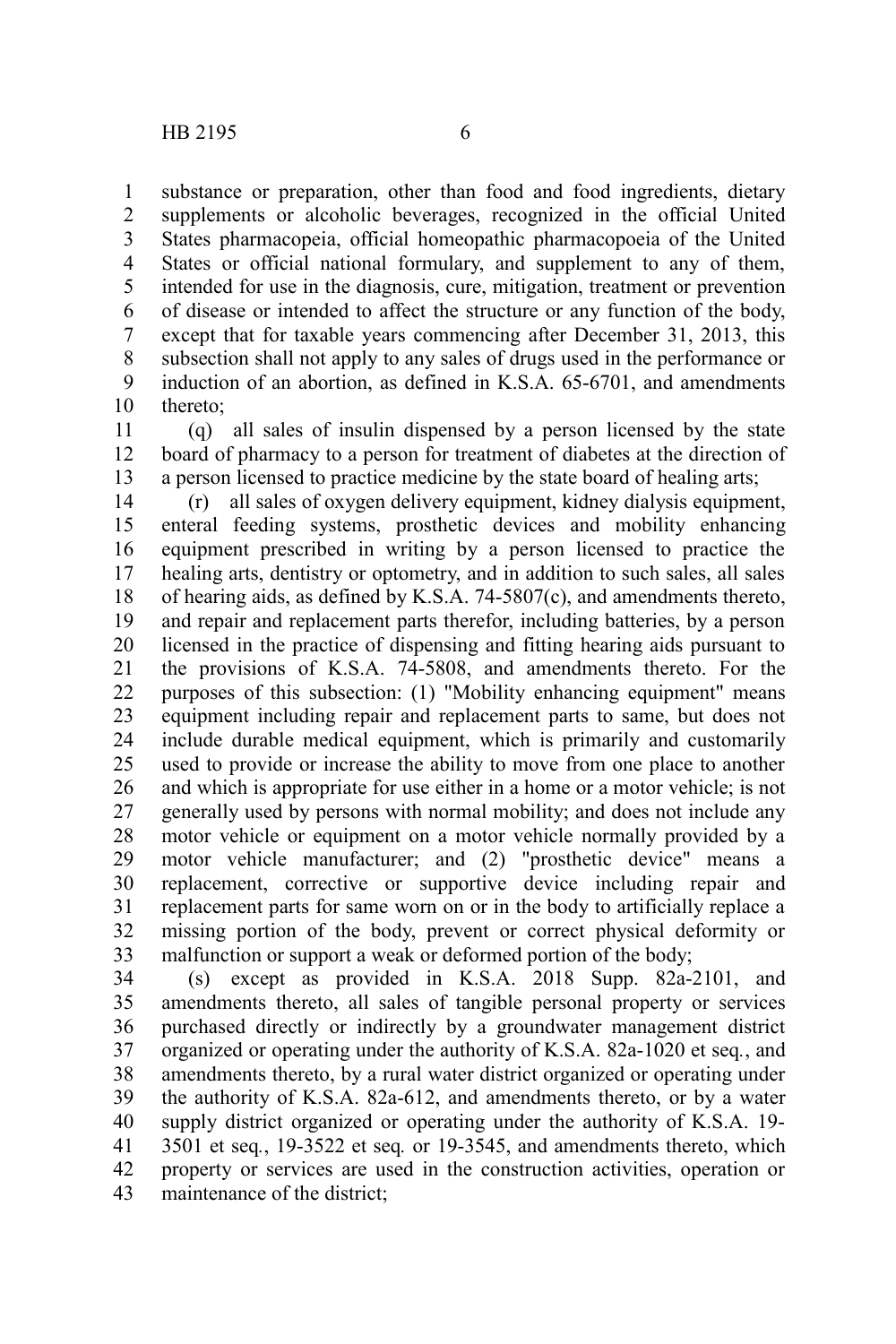(t) all sales of farm machinery and equipment or aquaculture machinery and equipment, repair and replacement parts therefor and services performed in the repair and maintenance of such machinery and equipment. For the purposes of this subsection the term "farm machinery and equipment or aquaculture machinery and equipment" shall include a work-site utility vehicle, as defined in K.S.A. 8-126, and amendments thereto, and is equipped with a bed or cargo box for hauling materials, and shall also include machinery and equipment used in the operation of Christmas tree farming but shall not include any passenger vehicle, truck, truck tractor, trailer, semitrailer or pole trailer, other than a farm trailer, as such terms are defined by K.S.A. 8-126, and amendments thereto. "Farm machinery and equipment" includes precision farming equipment that is portable or is installed or purchased to be installed on farm machinery and equipment. "Precision farming equipment" includes the following items used only in computer-assisted farming, ranching or aquaculture production operations: Soil testing sensors, yield monitors, computers, monitors, software, global positioning and mapping systems, guiding systems, modems, data communications equipment and any necessary mounting hardware, wiring and antennas. Each purchaser of farm machinery and equipment or aquaculture machinery and equipment exempted herein must certify in writing on the copy of the invoice or sales ticket to be retained by the seller that the farm machinery and equipment or aquaculture machinery and equipment purchased will be used only in farming, ranching or aquaculture production. Farming or ranching shall include the operation of a feedlot and farm and ranch work for hire and the operation of a nursery; 1 2 3 4 5 6 7 8 9 10 11 12 13 14 15 16 17 18 19 20 21 22 23 24 25 26

(u) all leases or rentals of tangible personal property used as a dwelling if such tangible personal property is leased or rented for a period of more than 28 consecutive days; 27 28 29

(v) all sales of tangible personal property to any contractor for use in preparing meals for delivery to homebound elderly persons over 60 years of age and to homebound disabled persons or to be served at a groupsitting at a location outside of the home to otherwise homebound elderly persons over 60 years of age and to otherwise homebound disabled persons, as all or part of any food service project funded in whole or in part by government or as part of a private nonprofit food service project available to all such elderly or disabled persons residing within an area of service designated by the private nonprofit organization, and all sales of tangible personal property for use in preparing meals for consumption by indigent or homeless individuals whether or not such meals are consumed at a place designated for such purpose, and all sales of food products by or on behalf of any such contractor or organization for any such purpose; 30 31 32 33 34 35 36 37 38 39 40 41 42

(w) all sales of natural gas, electricity, heat and water delivered 43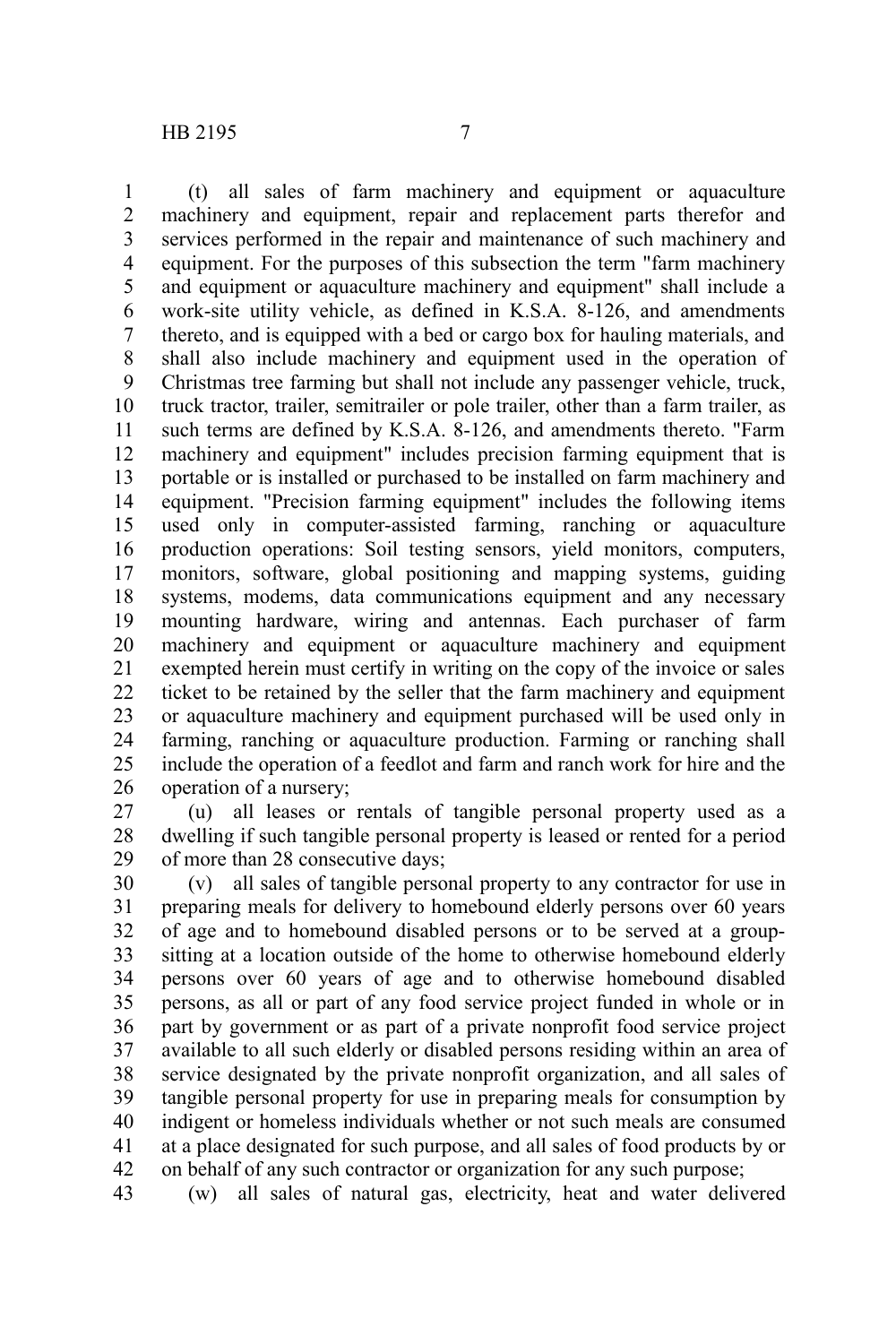through mains, lines or pipes: (1) To residential premises for noncommercial use by the occupant of such premises; (2) for agricultural use and also, for such use, all sales of propane gas; (3) for use in the severing of oil; and (4) to any property which is exempt from property taxation pursuant to K.S.A. 79-201b, *Second* through *Sixth*. As used in this paragraph, "severing" means the same as defined in K.S.A. 79-4216(k), and amendments thereto. For all sales of natural gas, electricity and heat delivered through mains, lines or pipes pursuant to the provisions of subsection  $(w)(1)$  and  $(w)(2)$ , the provisions of this subsection shall expire on December 31, 2005; 1 2 3 4 5 6 7 8 9 10

(x) all sales of propane gas, LP-gas, coal, wood and other fuel sources for the production of heat or lighting for noncommercial use of an occupant of residential premises occurring prior to January 1, 2006; 11 12 13

(y) all sales of materials and services used in the repairing, servicing, altering, maintaining, manufacturing, remanufacturing, or modification of railroad rolling stock for use in interstate or foreign commerce under authority of the laws of the United States; 14 15 16 17

(z) all sales of tangible personal property and services purchased directly by a port authority or by a contractor therefor as provided by the provisions of K.S.A. 12-3418, and amendments thereto; 18 19 20

(aa) all sales of materials and services applied to equipment that is transported into the state from without the state for repair, service, alteration, maintenance, remanufacture or modification and that is subsequently transported outside the state for use in the transmission of liquids or natural gas by means of pipeline in interstate or foreign commerce under authority of the laws of the United States; 21 22 23 24 25 26

(bb) all sales of used mobile homes or manufactured homes. As used in this subsection: (1) "Mobile homes" and "manufactured homes" mean the same as defined in K.S.A. 58-4202, and amendments thereto; and (2) "sales of used mobile homes or manufactured homes" means sales other than the original retail sale thereof; 27 28 29 30 31

(cc) all sales of tangible personal property or services purchased prior to January 1, 2012, except as otherwise provided, for the purpose of and in conjunction with constructing, reconstructing, enlarging or remodeling a business or retail business that meets the requirements established in K.S.A. 74-50,115, and amendments thereto, and the sale and installation of machinery and equipment purchased for installation at any such business or retail business, and all sales of tangible personal property or services purchased on or after January 1, 2012, for the purpose of and in conjunction with constructing, reconstructing, enlarging or remodeling a business that meets the requirements established in K.S.A. 74-50,115(e), and amendments thereto, and the sale and installation of machinery and equipment purchased for installation at any such business. When a person 32 33 34 35 36 37 38 39 40 41 42 43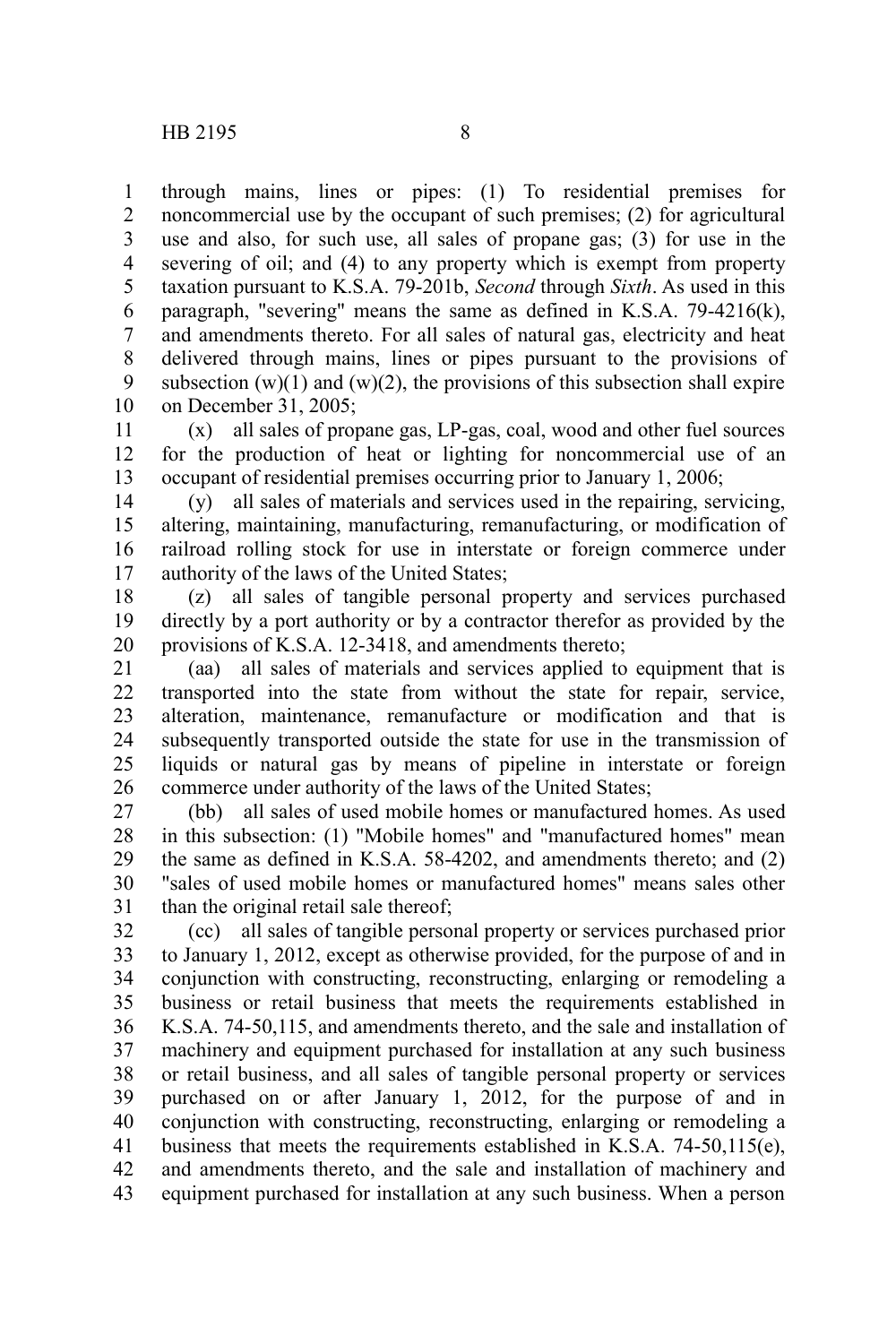shall contract for the construction, reconstruction, enlargement or remodeling of any such business or retail business, such person shall obtain from the state and furnish to the contractor an exemption certificate for the project involved, and the contractor may purchase materials, machinery and equipment for incorporation in such project. The contractor shall furnish the number of such certificates to all suppliers from whom such purchases are made, and such suppliers shall execute invoices covering the same bearing the number of such certificate. Upon completion of the project the contractor shall furnish to the owner of the business or retail business a sworn statement, on a form to be provided by the director of taxation, that all purchases so made were entitled to exemption under this subsection. All invoices shall be held by the contractor for a period of five years and shall be subject to audit by the director of taxation. Any contractor or any agent, employee or subcontractor thereof, who shall use or otherwise dispose of any materials, machinery or equipment purchased under such a certificate for any purpose other than that for which such a certificate is issued without the payment of the sales or compensating tax otherwise imposed thereon, shall be guilty of a misdemeanor and, upon conviction therefor, shall be subject to the penalties provided for in K.S.A. 79-3615(h), and amendments thereto. As used in this subsection, "business" and "retail business" mean the same as defined in K.S.A. 74-50,114, and amendments thereto. Project exemption certificates that have been previously issued under this subsection by the department of revenue pursuant to K.S.A. 74-50,115, and amendments thereto, but not including K.S.A. 74-50,115(e), and amendments thereto, prior to January 1, 2012, and have not expired will be effective for the term of the project or two years from the effective date of the certificate, whichever occurs earlier. Project exemption certificates that are submitted to the department of revenue prior to January 1, 2012, and are found to qualify will be issued a project exemption certificate that will be effective for a two-year period or for the term of the project, whichever occurs earlier; 1 2 3 4 5 6 7 8 9 10 11 12 13 14 15 16 17 18 19 20 21 22 23 24 25 26 27 28 29 30 31 32

(dd) all sales of tangible personal property purchased with food stamps issued by the United States department of agriculture; 33 34

(ee) all sales of lottery tickets and shares made as part of a lottery operated by the state of Kansas; 35 36

(ff) on and after July 1, 1988, all sales of new mobile homes or manufactured homes to the extent of 40% of the gross receipts, determined without regard to any trade-in allowance, received from such sale. As used in this subsection, "mobile homes" and "manufactured homes" mean the same as defined in K.S.A. 58-4202, and amendments thereto; 37 38 39 40 41

(gg) all sales of tangible personal property purchased in accordance with vouchers issued pursuant to the federal special supplemental food 42 43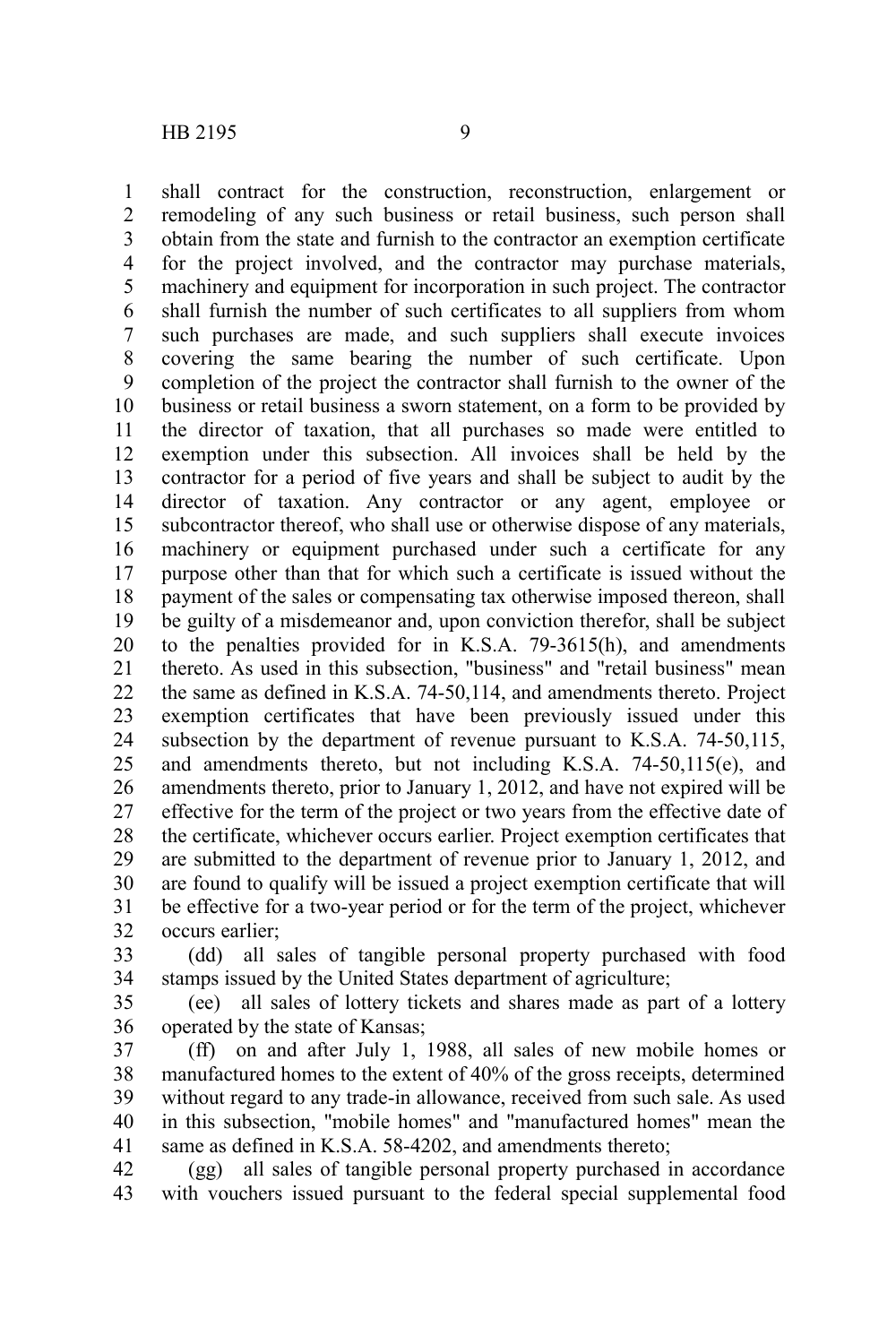program for women, infants and children; 1

(hh) all sales of medical supplies and equipment, including durable medical equipment, purchased directly by a nonprofit skilled nursing home or nonprofit intermediate nursing care home, as defined by K.S.A. 39-923, and amendments thereto, for the purpose of providing medical services to residents thereof. This exemption shall not apply to tangible personal property customarily used for human habitation purposes. As used in this subsection, "durable medical equipment" means equipment including repair and replacement parts for such equipment, that can withstand repeated use, is primarily and customarily used to serve a medical purpose, generally is not useful to a person in the absence of illness or injury and is not worn in or on the body, but does not include mobility enhancing equipment as defined in subsection (r), oxygen delivery equipment, kidney dialysis equipment or enteral feeding systems; 2 3 4 5 6 7 8 9 10 11 12 13 14

(ii) all sales of tangible personal property purchased directly by a nonprofit organization for nonsectarian comprehensive multidiscipline youth development programs and activities provided or sponsored by such organization, and all sales of tangible personal property by or on behalf of any such organization. This exemption shall not apply to tangible personal property customarily used for human habitation purposes; 15 16 17 18 19 20

(jj) all sales of tangible personal property or services, including the renting and leasing of tangible personal property, purchased directly on behalf of a community-based facility for people with intellectual disability or mental health center organized pursuant to K.S.A. 19-4001 et seq., and amendments thereto, and licensed in accordance with the provisions of K.S.A. 2018 Supp. 39-2001 et seq., and amendments thereto, and all sales of tangible personal property or services purchased by contractors during the time period from July, 2003, through June, 2006, for the purpose of constructing, equipping, maintaining or furnishing a new facility for a community-based facility for people with intellectual disability or mental health center located in Riverton, Cherokee County, Kansas, that would have been eligible for sales tax exemption pursuant to this subsection if purchased directly by such facility or center. This exemption shall not apply to tangible personal property customarily used for human habitation purposes; 21 22 23 24 25 26 27 28 29 30 31 32 33 34 35

 $(kk)$  (1) (A) all sales of machinery and equipment that are used in this state as an integral or essential part of an integrated production operation by a manufacturing or processing plant or facility; 36 37 38

(B) all sales of installation, repair and maintenance services performed on such machinery and equipment; and 39 40

(C) all sales of repair and replacement parts and accessories purchased for such machinery and equipment. 41 42

(2) For purposes of this subsection: 43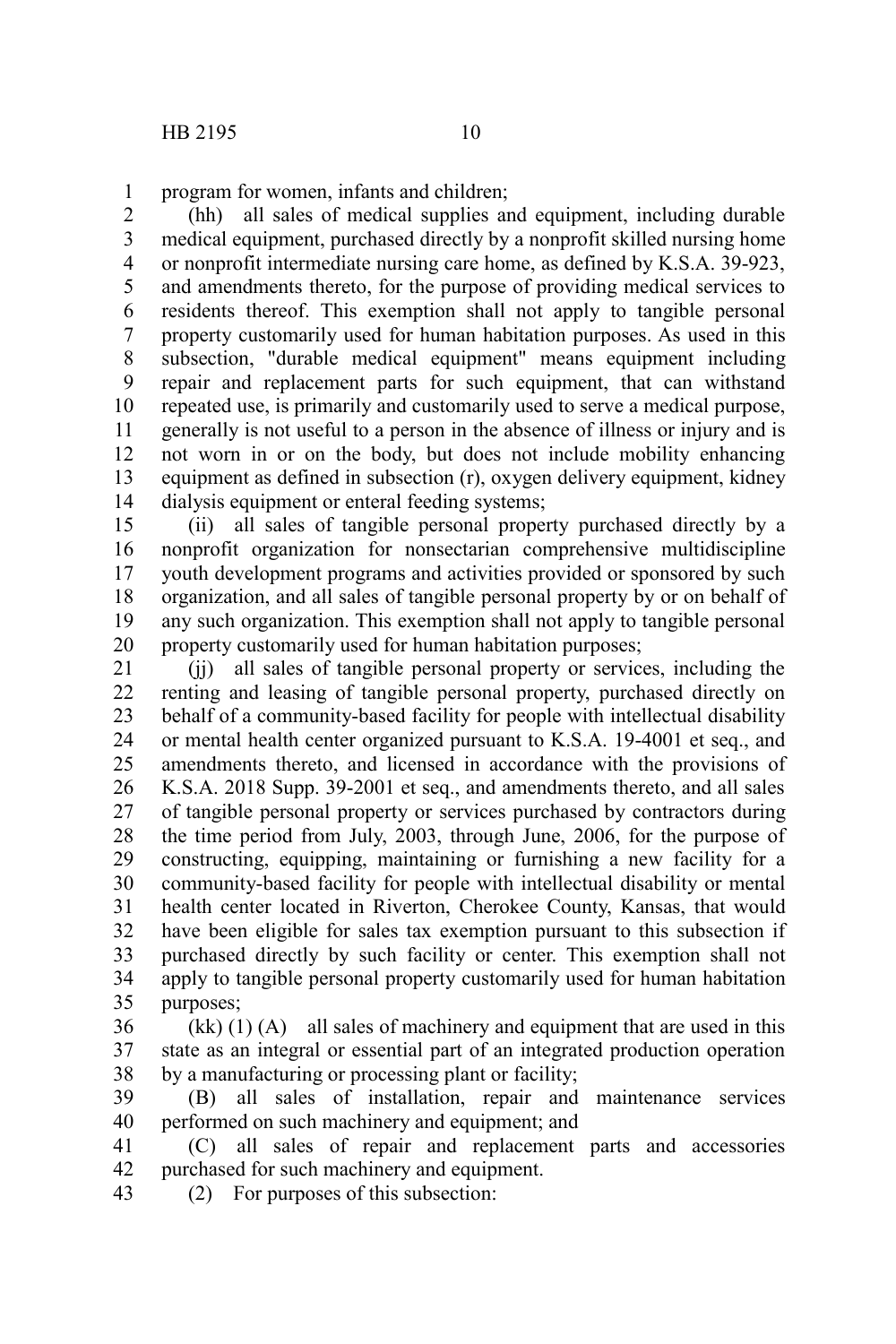(A) "Integrated production operation" means an integrated series of operations engaged in at a manufacturing or processing plant or facility to process, transform or convert tangible personal property by physical, chemical or other means into a different form, composition or character from that in which it originally existed. Integrated production operations shall include: (i) Production line operations, including packaging operations; (ii) preproduction operations to handle, store and treat raw materials; (iii) post production handling, storage, warehousing and distribution operations; and (iv) waste, pollution and environmental control operations, if any; 1 2 3 4 5 6 7 8 9 10

(B) "production line" means the assemblage of machinery and equipment at a manufacturing or processing plant or facility where the actual transformation or processing of tangible personal property occurs; 11 12 13

(C) "manufacturing or processing plant or facility" means a single, fixed location owned or controlled by a manufacturing or processing business that consists of one or more structures or buildings in a contiguous area where integrated production operations are conducted to manufacture or process tangible personal property to be ultimately sold at retail. Such term shall not include any facility primarily operated for the purpose of conveying or assisting in the conveyance of natural gas, electricity, oil or water. A business may operate one or more manufacturing or processing plants or facilities at different locations to manufacture or process a single product of tangible personal property to be ultimately sold at retail; 14 15 16 17 18 19 20 21 22 23 24

(D) "manufacturing or processing business" means a business that utilizes an integrated production operation to manufacture, process, fabricate, finish or assemble items for wholesale and retail distribution as part of what is commonly regarded by the general public as an industrial manufacturing or processing operation or an agricultural commodity processing operation. (i) Industrial manufacturing or processing operations include, by way of illustration but not of limitation, the fabrication of automobiles, airplanes, machinery or transportation equipment, the fabrication of metal, plastic, wood or paper products, electricity power generation, water treatment, petroleum refining, chemical production, wholesale bottling, newspaper printing, ready mixed concrete production, and the remanufacturing of used parts for wholesale or retail sale. Such processing operations shall include operations at an oil well, gas well, mine or other excavation site where the oil, gas, minerals, coal, clay, stone, sand or gravel that has been extracted from the earth is cleaned, separated, crushed, ground, milled, screened, washed or otherwise treated or prepared before its transmission to a refinery or before any other wholesale or retail distribution. (ii) Agricultural commodity processing operations include, by way of illustration but not of limitation, meat packing, poultry slaughtering 25 26 27 28 29 30 31 32 33 34 35 36 37 38 39 40 41 42 43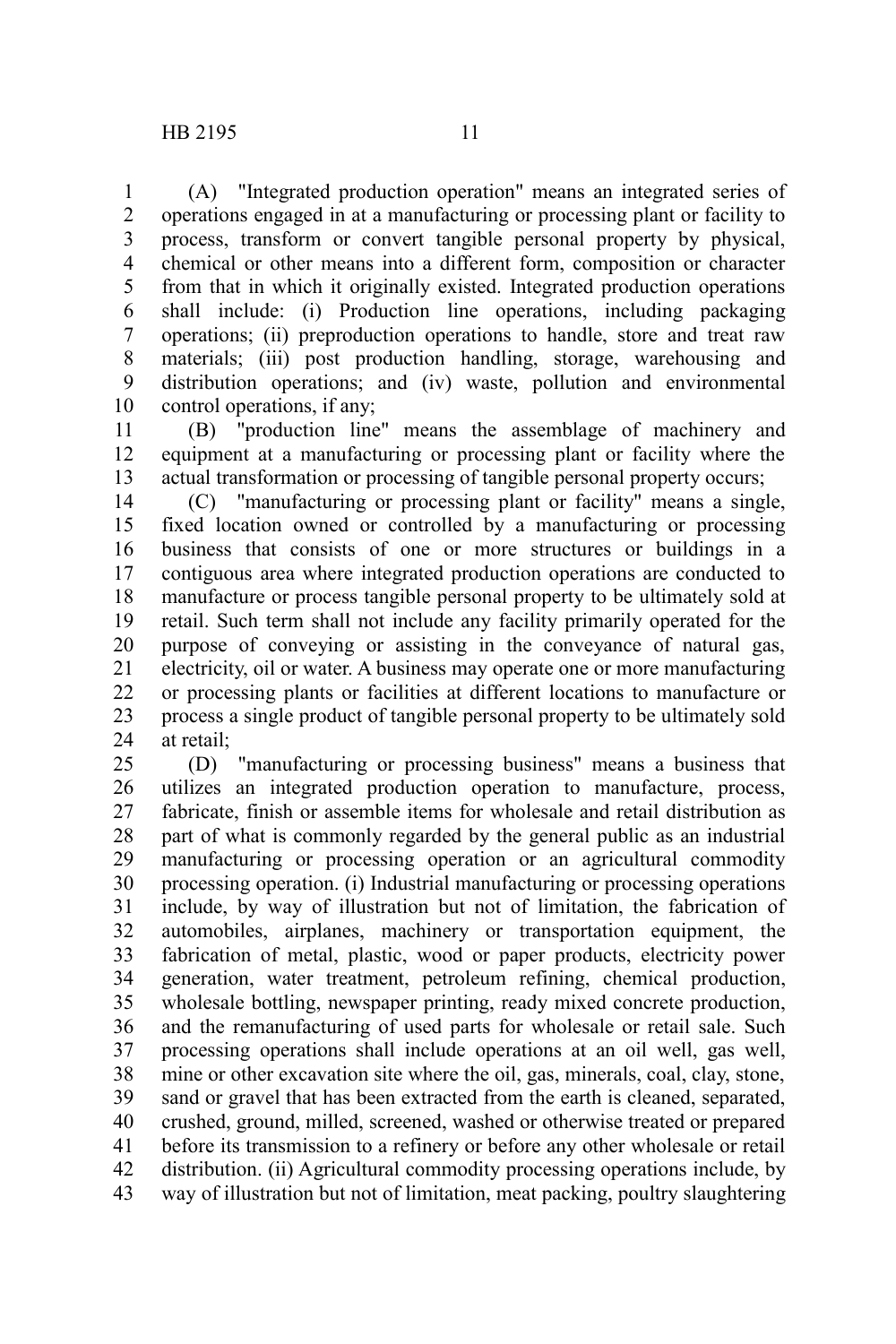and dressing, processing and packaging farm and dairy products in sealed containers for wholesale and retail distribution, feed grinding, grain milling, frozen food processing, and grain handling, cleaning, blending, fumigation, drying and aeration operations engaged in by grain elevators or other grain storage facilities. (iii) Manufacturing or processing businesses do not include, by way of illustration but not of limitation, nonindustrial businesses whose operations are primarily retail and that produce or process tangible personal property as an incidental part of conducting the retail business, such as retailers who bake, cook or prepare food products in the regular course of their retail trade, grocery stores, meat lockers and meat markets that butcher or dress livestock or poultry in the regular course of their retail trade, contractors who alter, service, repair or improve real property, and retail businesses that clean, service or refurbish and repair tangible personal property for its owner; 1 2 3 4 5 6 7 8 9 10 11 12 13 14

(E) "repair and replacement parts and accessories" means all parts and accessories for exempt machinery and equipment, including, but not limited to, dies, jigs, molds, patterns and safety devices that are attached to exempt machinery or that are otherwise used in production, and parts and accessories that require periodic replacement such as belts, drill bits, grinding wheels, grinding balls, cutting bars, saws, refractory brick and other refractory items for exempt kiln equipment used in production operations; 15 16 17 18 19 20 21 22

23

(F) "primary" or "primarily" mean more than 50% of the time.

(3) For purposes of this subsection, machinery and equipment shall be deemed to be used as an integral or essential part of an integrated production operation when used: 24 25 26

(A) To receive, transport, convey, handle, treat or store raw materials in preparation of its placement on the production line; 27 28

(B) to transport, convey, handle or store the property undergoing manufacturing or processing at any point from the beginning of the production line through any warehousing or distribution operation of the final product that occurs at the plant or facility; 29 30 31 32

(C) to act upon, effect, promote or otherwise facilitate a physical change to the property undergoing manufacturing or processing; 33 34

(D) to guide, control or direct the movement of property undergoing manufacturing or processing; 35 36

(E) to test or measure raw materials, the property undergoing manufacturing or processing or the finished product, as a necessary part of the manufacturer's integrated production operations; 37 38 39

(F) to plan, manage, control or record the receipt and flow of inventories of raw materials, consumables and component parts, the flow of the property undergoing manufacturing or processing and the management of inventories of the finished product; 40 41 42 43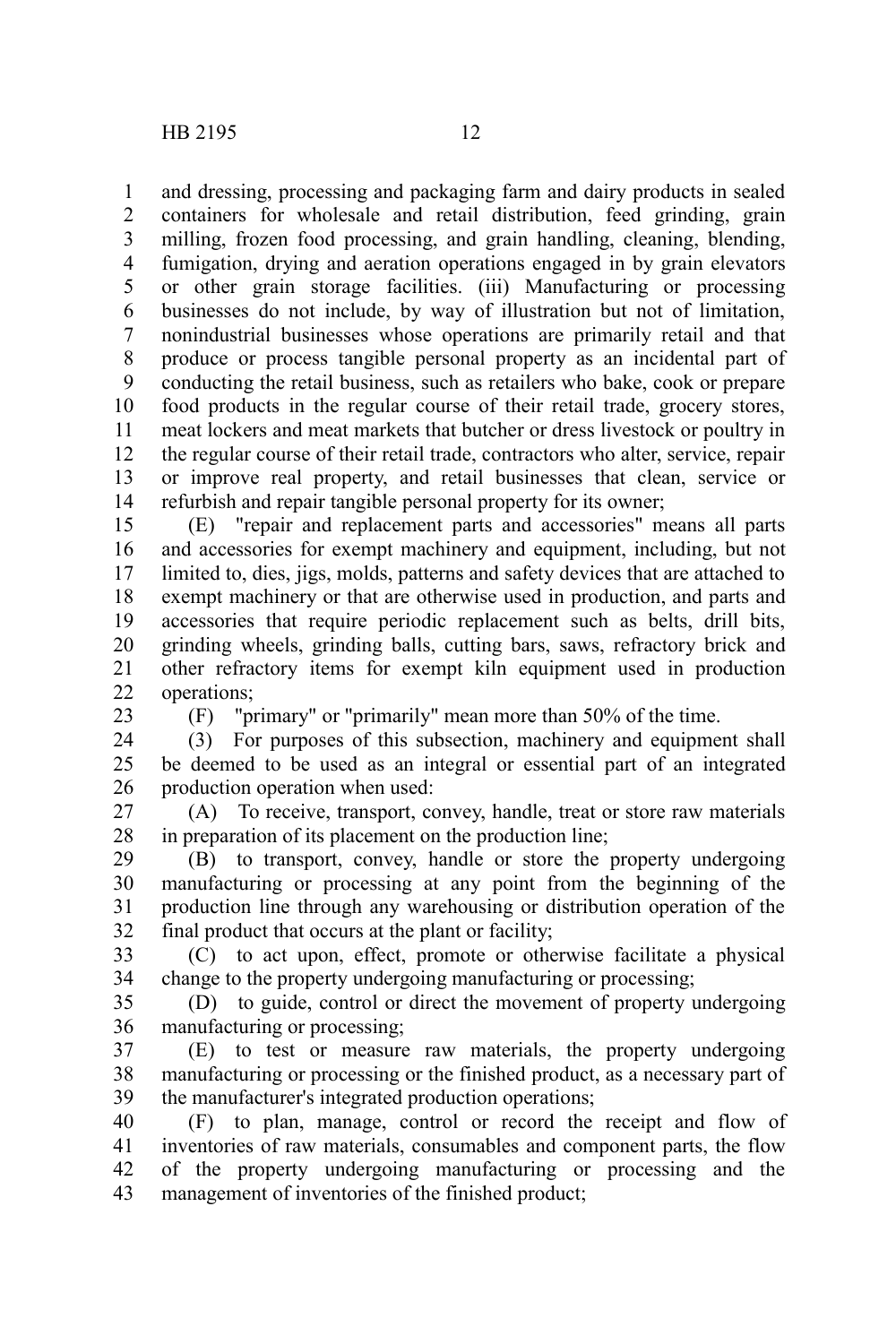(G) to produce energy for, lubricate, control the operating of or otherwise enable the functioning of other production machinery and equipment and the continuation of production operations; 1 2 3

(H) to package the property being manufactured or processed in a container or wrapping in which such property is normally sold or transported; 4 5 6

(I) to transmit or transport electricity, coke, gas, water, steam or similar substances used in production operations from the point of generation, if produced by the manufacturer or processor at the plant site, to that manufacturer's production operation; or, if purchased or delivered from off-site, from the point where the substance enters the site of the plant or facility to that manufacturer's production operations; 7 8 9 10 11 12

(J) to cool, heat, filter, refine or otherwise treat water, steam, acid, oil, solvents or other substances that are used in production operations; 13 14

(K) to provide and control an environment required to maintain certain levels of air quality, humidity or temperature in special and limited areas of the plant or facility, where such regulation of temperature or humidity is part of and essential to the production process; 15 16 17 18

(L) to treat, transport or store waste or other byproducts of production operations at the plant or facility; or 19 20

(M) to control pollution at the plant or facility where the pollution is produced by the manufacturing or processing operation. 21 22

(4) The following machinery, equipment and materials shall be deemed to be exempt even though it may not otherwise qualify as machinery and equipment used as an integral or essential part of an integrated production operation: (A) Computers and related peripheral equipment that are utilized by a manufacturing or processing business for engineering of the finished product or for research and development or product design; (B) machinery and equipment that is utilized by a manufacturing or processing business to manufacture or rebuild tangible personal property that is used in manufacturing or processing operations, including tools, dies, molds, forms and other parts of qualifying machinery and equipment; (C) portable plants for aggregate concrete, bulk cement and asphalt including cement mixing drums to be attached to a motor vehicle; (D) industrial fixtures, devices, support facilities and special foundations necessary for manufacturing and production operations, and materials and other tangible personal property sold for the purpose of fabricating such fixtures, devices, facilities and foundations. An exemption certificate for such purchases shall be signed by the manufacturer or processor. If the fabricator purchases such material, the fabricator shall also sign the exemption certificate; (E) a manufacturing or processing business' laboratory equipment that is not located at the plant or facility, but that would otherwise qualify for exemption under subsection  $(3)(E)$ ; 23 24 25 26 27 28 29 30 31 32 33 34 35 36 37 38 39 40 41 42 43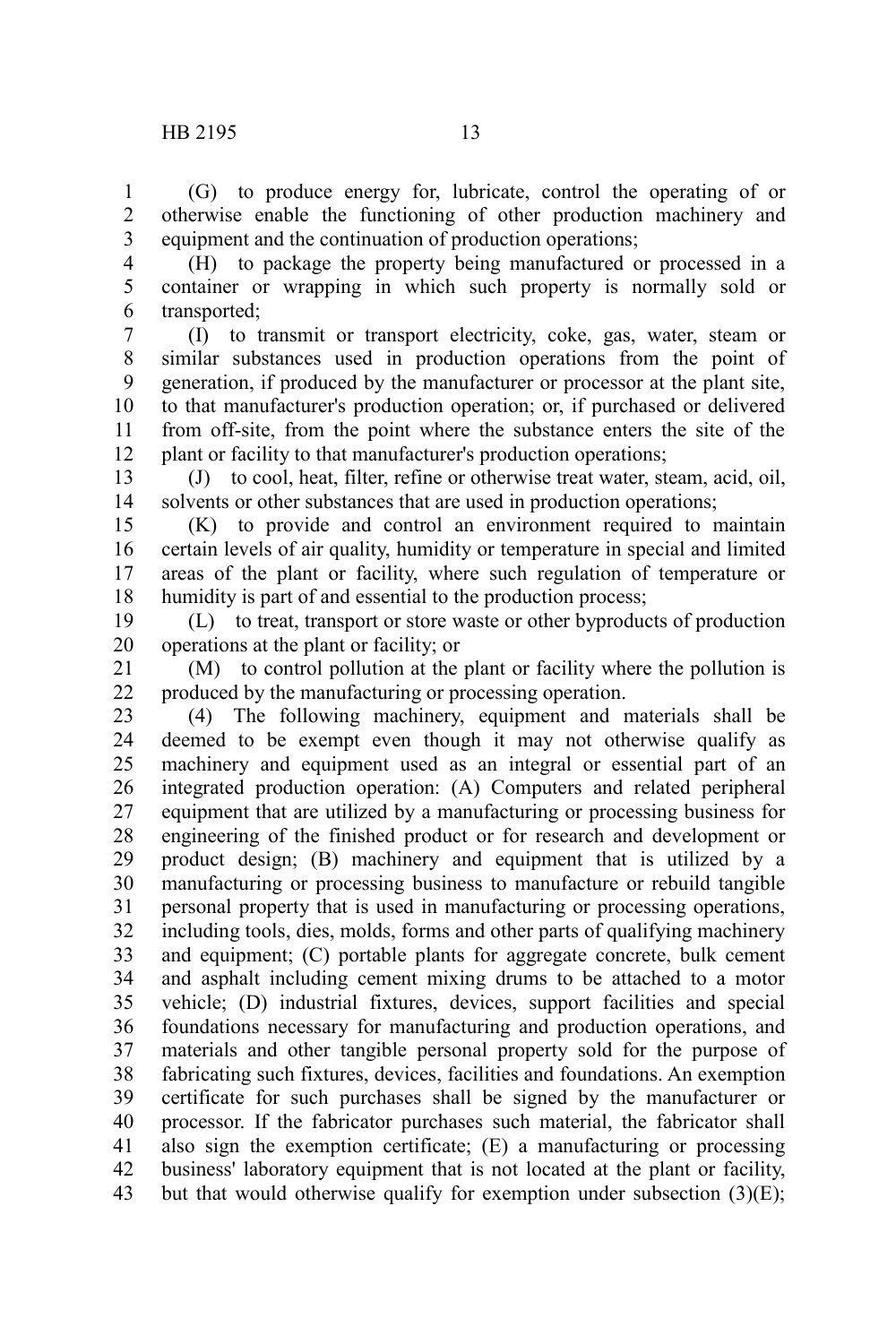(F) all machinery and equipment used in surface mining activities as described in K.S.A. 49-601 et seq., and amendments thereto, beginning from the time a reclamation plan is filed to the acceptance of the completed final site reclamation. 1 2 3 4

(5) "Machinery and equipment used as an integral or essential part of an integrated production operation" shall not include: 5 6

(A) Machinery and equipment used for nonproduction purposes, including, but not limited to, machinery and equipment used for plant security, fire prevention, first aid, accounting, administration, record keeping, advertising, marketing, sales or other related activities, plant cleaning, plant communications and employee work scheduling; 7 8 9 10 11

(B) machinery, equipment and tools used primarily in maintaining and repairing any type of machinery and equipment or the building and plant; 12 13 14

(C) transportation, transmission and distribution equipment not primarily used in a production, warehousing or material handling operation at the plant or facility, including the means of conveyance of natural gas, electricity, oil or water, and equipment related thereto, located outside the plant or facility; 15 16 17 18 19

(D) office machines and equipment including computers and related peripheral equipment not used directly and primarily to control or measure the manufacturing process; 20 21 22

23

(E) furniture and other furnishings;

(F) buildings, other than exempt machinery and equipment that is permanently affixed to or becomes a physical part of the building, and any other part of real estate that is not otherwise exempt; 24 25 26

(G) building fixtures that are not integral to the manufacturing operation, such as utility systems for heating, ventilation, air conditioning, communications, plumbing or electrical; 27 28 29

(H) machinery and equipment used for general plant heating, cooling and lighting; 30 31

(I) motor vehicles that are registered for operation on public highways; or 32 33

(J) employee apparel, except safety and protective apparel that is purchased by an employer and furnished gratuitously to employees who are involved in production or research activities. 34 35 36

(6) Subsections (3) and (5) shall not be construed as exclusive listings of the machinery and equipment that qualify or do not qualify as an integral or essential part of an integrated production operation. When machinery or equipment is used as an integral or essential part of production operations part of the time and for nonproduction purposes at other times, the primary use of the machinery or equipment shall determine whether or not such machinery or equipment qualifies for 37 38 39 40 41 42 43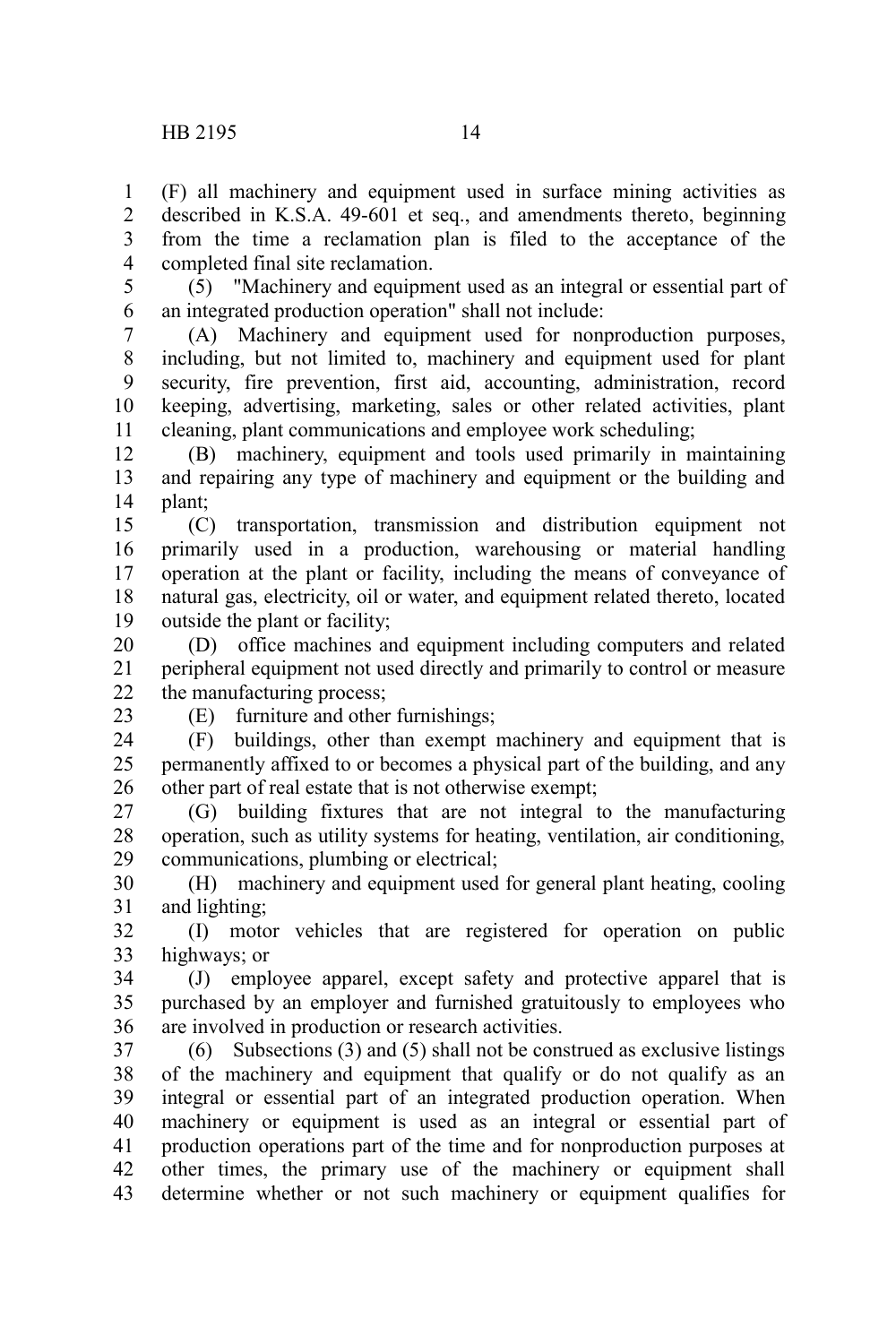exemption. 1

(7) The secretary of revenue shall adopt rules and regulations necessary to administer the provisions of this subsection; 2 3

(ll) all sales of educational materials purchased for distribution to the public at no charge by a nonprofit corporation organized for the purpose of encouraging, fostering and conducting programs for the improvement of public health, except that for taxable years commencing after December 31, 2013, this subsection shall not apply to any sales of such materials purchased by a nonprofit corporation which performs any abortion, as defined in K.S.A. 65-6701, and amendments thereto; 4 5 6 7 8 9 10

(mm) all sales of seeds and tree seedlings; fertilizers, insecticides, herbicides, germicides, pesticides and fungicides; and services, purchased and used for the purpose of producing plants in order to prevent soil erosion on land devoted to agricultural use; 11 12 13 14

(nn) except as otherwise provided in this act, all sales of services rendered by an advertising agency or licensed broadcast station or any member, agent or employee thereof; 15 16 17

(oo) all sales of tangible personal property purchased by a community action group or agency for the exclusive purpose of repairing or weatherizing housing occupied by low-income individuals; 18 19 20

(pp) all sales of drill bits and explosives actually utilized in the exploration and production of oil or gas; 21 22

(qq) all sales of tangible personal property and services purchased by a nonprofit museum or historical society or any combination thereof, including a nonprofit organization that is organized for the purpose of stimulating public interest in the exploration of space by providing educational information, exhibits and experiences, that is exempt from federal income taxation pursuant to section  $501(c)(3)$  of the federal internal revenue code of 1986; 23 24 25 26 27 28 29

(rr) all sales of tangible personal property that will admit the purchaser thereof to any annual event sponsored by a nonprofit organization that is exempt from federal income taxation pursuant to section  $501(c)(3)$  of the federal internal revenue code of 1986, except that for taxable years commencing after December 31, 2013, this subsection shall not apply to any sales of such tangible personal property purchased by a nonprofit organization which performs any abortion, as defined in K.S.A. 65-6701, and amendments thereto; 30 31 32 33 34 35 36 37

(ss) all sales of tangible personal property and services purchased by a public broadcasting station licensed by the federal communications commission as a noncommercial educational television or radio station; 38 39 40

(tt) all sales of tangible personal property and services purchased by or on behalf of a not-for-profit corporation that is exempt from federal income taxation pursuant to section  $501(c)(3)$  of the federal internal 41 42 43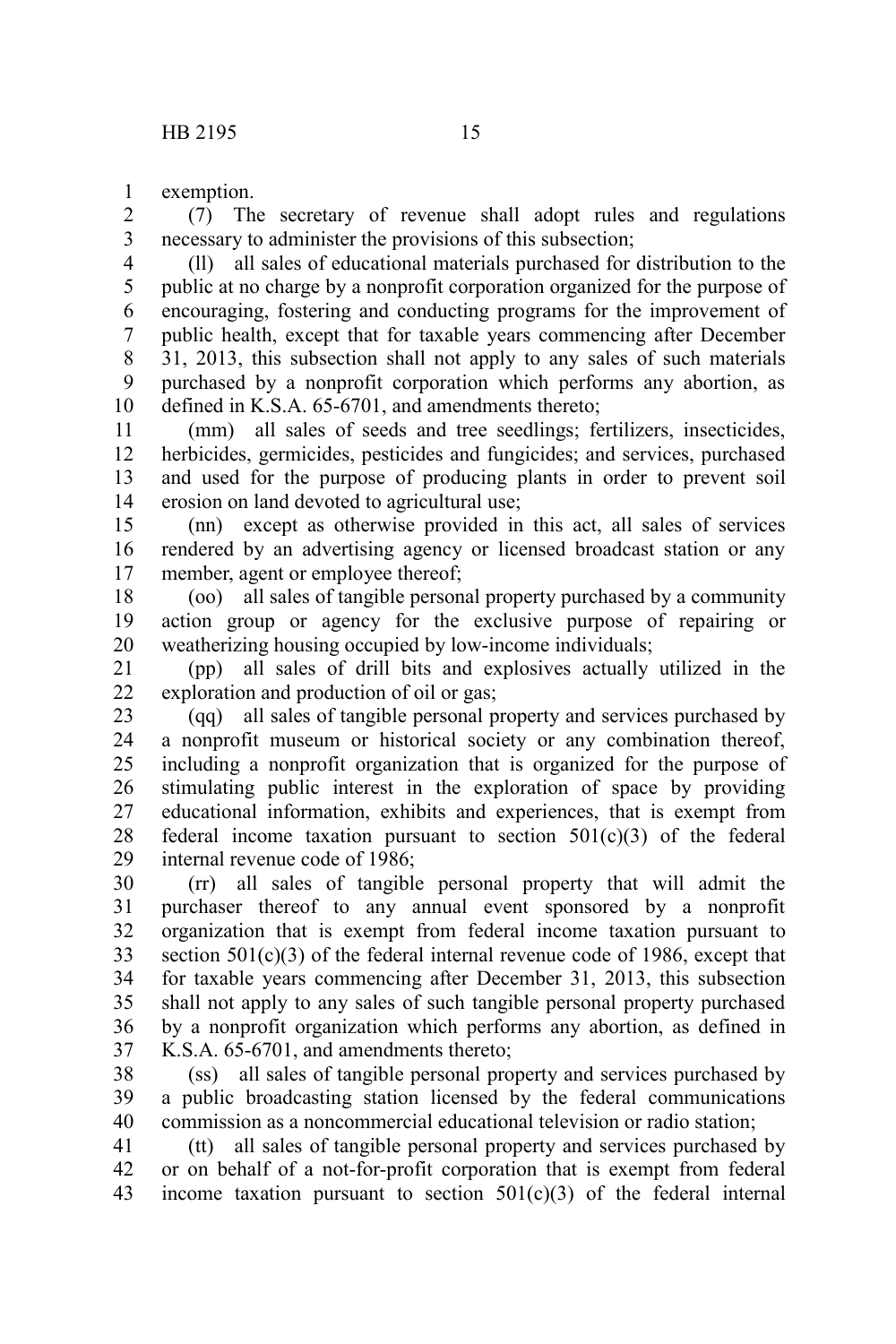revenue code of 1986, for the sole purpose of constructing a Kansas Korean War memorial; 1  $\mathcal{L}$ 

(uu) all sales of tangible personal property and services purchased by or on behalf of any rural volunteer fire-fighting organization for use exclusively in the performance of its duties and functions; 3 4 5

(vv) all sales of tangible personal property purchased by any of the following organizations that are exempt from federal income taxation pursuant to section  $501(c)(3)$  of the federal internal revenue code of 1986, for the following purposes, and all sales of any such property by or on behalf of any such organization for any such purpose: 6 7 8 9 10

(1) The American heart association, Kansas affiliate, inc. for the purposes of providing education, training, certification in emergency cardiac care, research and other related services to reduce disability and death from cardiovascular diseases and stroke; 11 12 13 14

(2) the Kansas alliance for the mentally ill, inc. for the purpose of advocacy for persons with mental illness and to education, research and support for their families; 15 16 17

(3) the Kansas mental illness awareness council for the purposes of advocacy for persons who are mentally ill and for education, research and support for them and their families: 18 19 20

(4) the American diabetes association Kansas affiliate, inc. for the purpose of eliminating diabetes through medical research, public education focusing on disease prevention and education, patient education including information on coping with diabetes, and professional education and training; 21 22 23 24 25

(5) the American lung association of Kansas, inc. for the purpose of eliminating all lung diseases through medical research, public education including information on coping with lung diseases, professional education and training related to lung disease and other related services to reduce the incidence of disability and death due to lung disease; 26 27 28 29 30

(6) the Kansas chapters of the Alzheimer's disease and related disorders association, inc. for the purpose of providing assistance and support to persons in Kansas with Alzheimer's disease, and their families and caregivers; 31 32 33 34

(7) the Kansas chapters of the Parkinson's disease association for the purpose of eliminating Parkinson's disease through medical research and public and professional education related to such disease; 35 36 37

(8) the national kidney foundation of Kansas and western Missouri for the purpose of eliminating kidney disease through medical research and public and private education related to such disease; 38 39 40

(9) the heartstrings community foundation for the purpose of providing training, employment and activities for adults with developmental disabilities; 41 42 43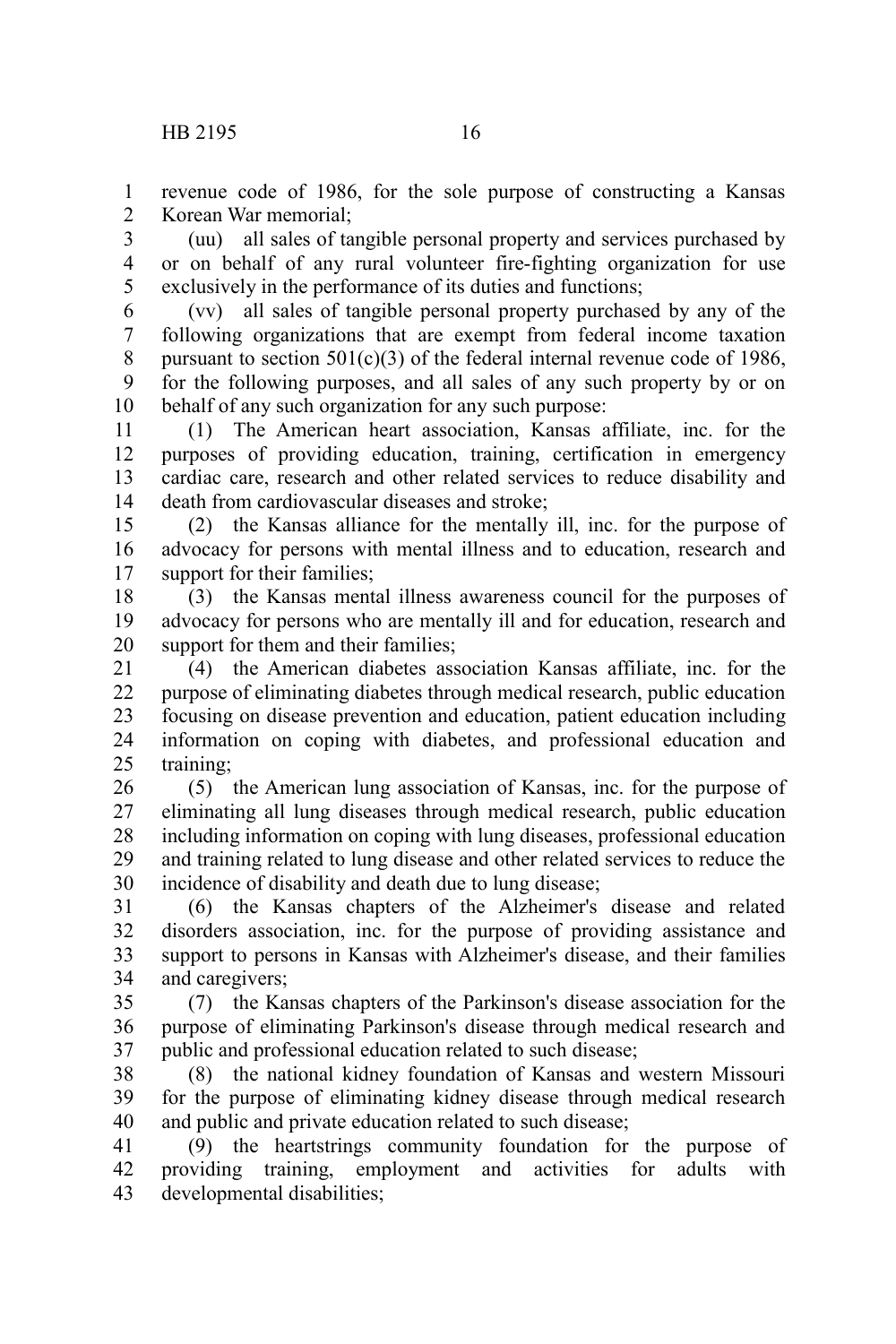(10) the cystic fibrosis foundation, heart of America chapter, for the purposes of assuring the development of the means to cure and control cystic fibrosis and improving the quality of life for those with the disease; 1 2 3

(11) the spina bifida association of Kansas for the purpose of providing financial, educational and practical aid to families and individuals with spina bifida. Such aid includes, but is not limited to, funding for medical devices, counseling and medical educational opportunities; 4 5 6 7 8

(12) the CHWC, Inc., for the purpose of rebuilding urban core neighborhoods through the construction of new homes, acquiring and renovating existing homes and other related activities, and promoting economic development in such neighborhoods; 9 10 11 12

(13) the cross-lines cooperative council for the purpose of providing social services to low income individuals and families; 13 14

(14) the dreams work, inc., for the purpose of providing young adult day services to individuals with developmental disabilities and assisting families in avoiding institutional or nursing home care for a developmentally disabled member of their family; 15 16 17 18

(15) the KSDS, Inc., for the purpose of promoting the independence and inclusion of people with disabilities as fully participating and contributing members of their communities and society through the training and providing of guide and service dogs to people with disabilities, and providing disability education and awareness to the general public; 19 20 21 22 23 24

(16) the lyme association of greater Kansas City, Inc., for the purpose of providing support to persons with lyme disease and public education relating to the prevention, treatment and cure of lyme disease; 25 26 27

(17) the dream factory, inc., for the purpose of granting the dreams of children with critical and chronic illnesses; 28 29

(18) the Ottawa Suzuki strings, inc., for the purpose of providing students and families with education and resources necessary to enable each child to develop fine character and musical ability to the fullest potential; 30 31 32 33

(19) the international association of lions clubs for the purpose of creating and fostering a spirit of understanding among all people for humanitarian needs by providing voluntary services through community involvement and international cooperation; 34 35 36 37

(20) the Johnson county young matrons, inc., for the purpose of promoting a positive future for members of the community through volunteerism, financial support and education through the efforts of an all volunteer organization; 38 39 40 41

(21) the American cancer society, inc., for the purpose of eliminating cancer as a major health problem by preventing cancer, saving lives and 42 43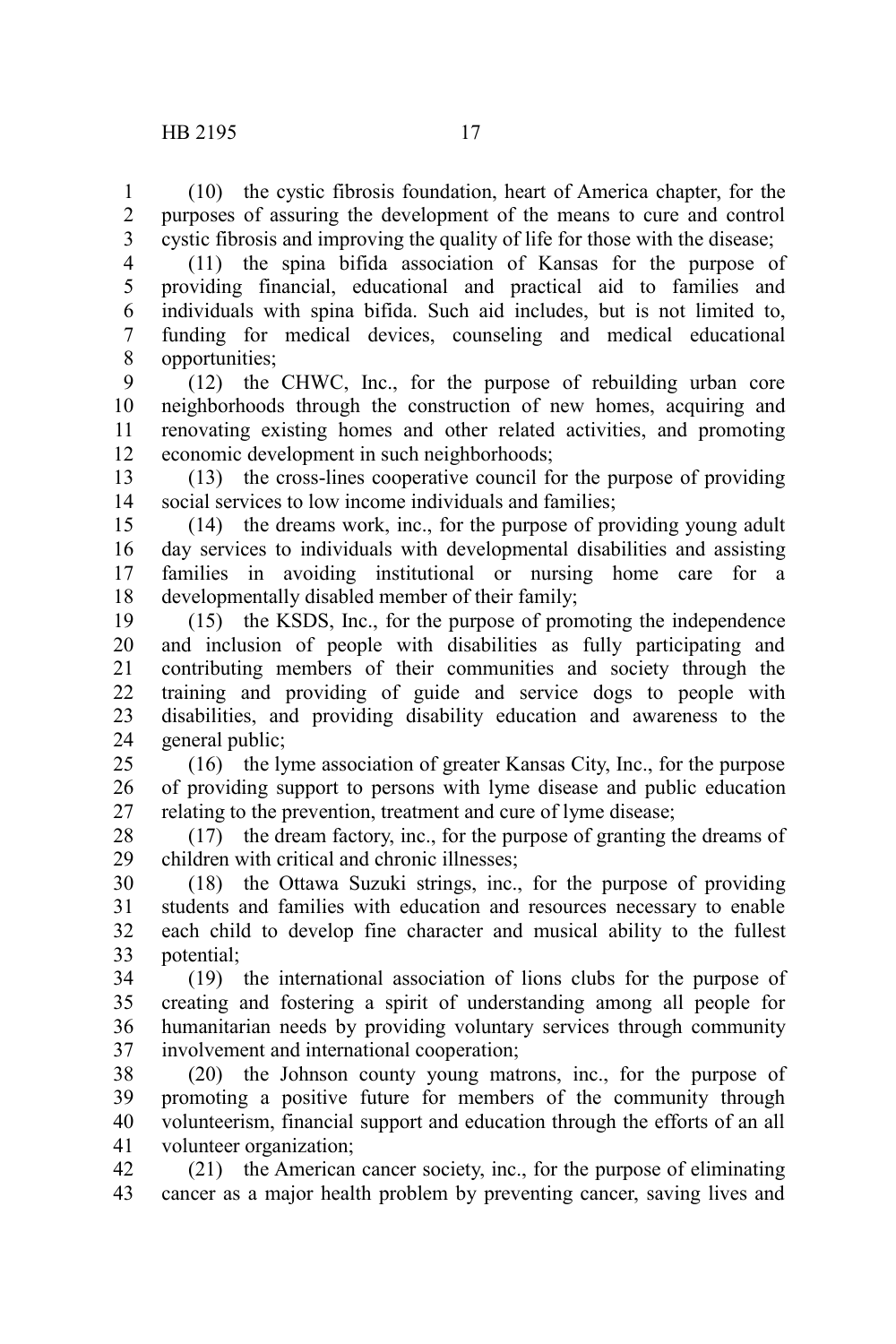diminishing suffering from cancer, through research, education, advocacy and service; 1 2

(22) the community services of Shawnee, inc., for the purpose of providing food and clothing to those in need; 3 4

(23) the angel babies association, for the purpose of providing assistance, support and items of necessity to teenage mothers and their babies; and 5 6 7

(24) the Kansas fairgrounds foundation for the purpose of the preservation, renovation and beautification of the Kansas state fairgrounds; 8 9

(ww) all sales of tangible personal property purchased by the habitat for humanity for the exclusive use of being incorporated within a housing project constructed by such organization; 10 11 12

(xx) all sales of tangible personal property and services purchased by a nonprofit zoo that is exempt from federal income taxation pursuant to section  $501(c)(3)$  of the federal internal revenue code of 1986, or on behalf of such zoo by an entity itself exempt from federal income taxation pursuant to section  $501(c)(3)$  of the federal internal revenue code of 1986 contracted with to operate such zoo and all sales of tangible personal property or services purchased by a contractor for the purpose of constructing, equipping, reconstructing, maintaining, repairing, enlarging, furnishing or remodeling facilities for any nonprofit zoo that would be exempt from taxation under the provisions of this section if purchased directly by such nonprofit zoo or the entity operating such zoo. Nothing in this subsection shall be deemed to exempt the purchase of any construction machinery, equipment or tools used in the constructing, equipping, reconstructing, maintaining, repairing, enlarging, furnishing or remodeling facilities for any nonprofit zoo. When any nonprofit zoo shall contract for the purpose of constructing, equipping, reconstructing, maintaining, repairing, enlarging, furnishing or remodeling facilities, it shall obtain from the state and furnish to the contractor an exemption certificate for the project involved, and the contractor may purchase materials for incorporation in such project. The contractor shall furnish the number of such certificate to all suppliers from whom such purchases are made, and such suppliers shall execute invoices covering the same bearing the number of such certificate. Upon completion of the project the contractor shall furnish to the nonprofit zoo concerned a sworn statement, on a form to be provided by the director of taxation, that all purchases so made were entitled to exemption under this subsection. All invoices shall be held by the contractor for a period of five years and shall be subject to audit by the director of taxation. If any materials purchased under such a certificate are found not to have been incorporated in the building or other project or not to have been returned for credit or the sales or compensating tax otherwise imposed upon such materials that will not be so incorporated in the 13 14 15 16 17 18 19 20 21 22 23 24 25 26 27 28 29 30 31 32 33 34 35 36 37 38 39 40 41 42 43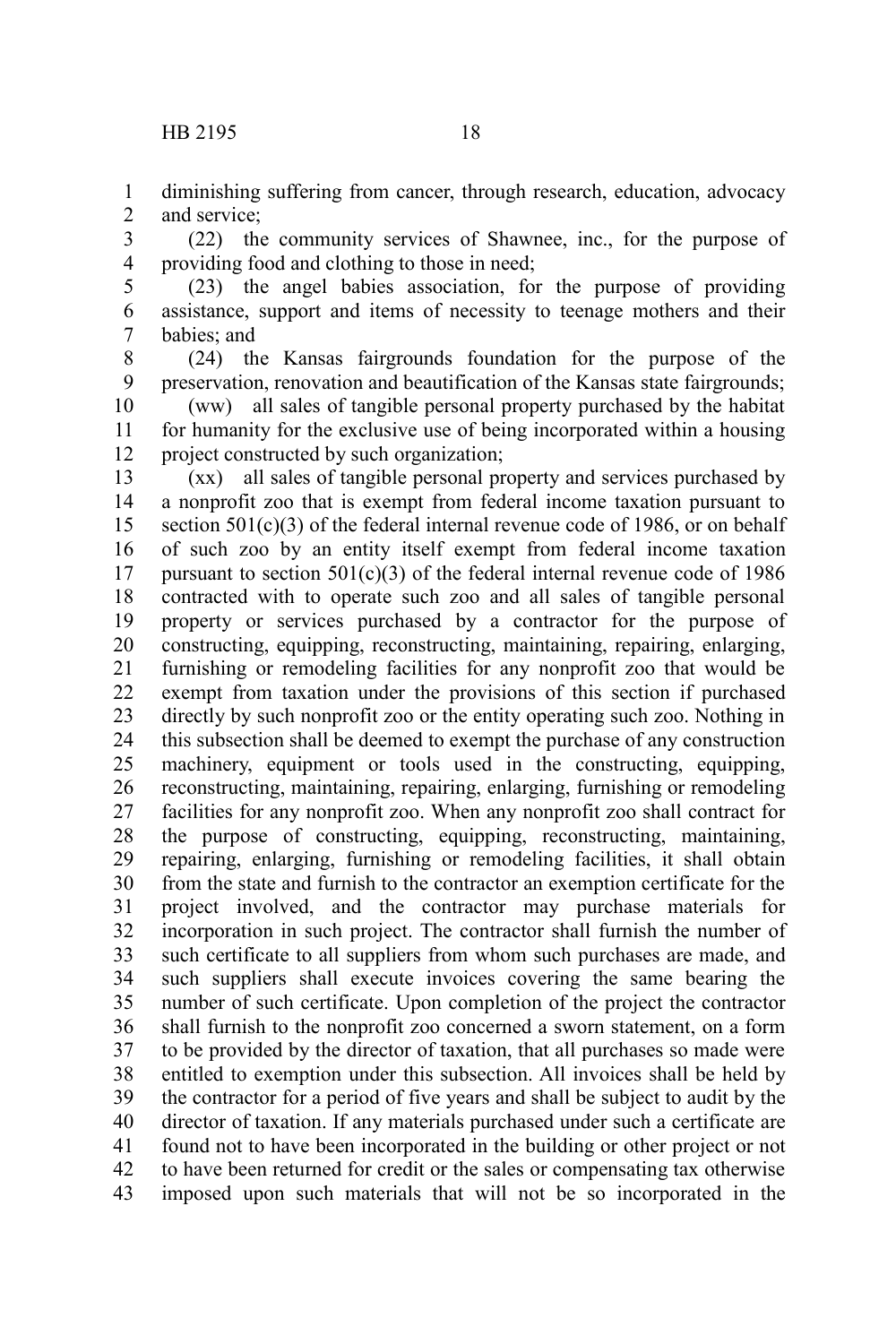building or other project reported and paid by such contractor to the director of taxation not later than the  $20<sup>th</sup>$  day of the month following the close of the month in which it shall be determined that such materials will not be used for the purpose for which such certificate was issued, the nonprofit zoo concerned shall be liable for tax on all materials purchased for the project, and upon payment thereof it may recover the same from the contractor together with reasonable attorney fees. Any contractor or any agent, employee or subcontractor thereof, who shall use or otherwise dispose of any materials purchased under such a certificate for any purpose other than that for which such a certificate is issued without the payment of the sales or compensating tax otherwise imposed upon such materials, shall be guilty of a misdemeanor and, upon conviction therefor, shall be subject to the penalties provided for in K.S.A. 79-3615(h), and amendments thereto; 1 2 3 4 5 6 7 8 9 10 11 12 13 14

(yy) all sales of tangible personal property and services purchased by a parent-teacher association or organization, and all sales of tangible personal property by or on behalf of such association or organization; 15 16 17

(zz) all sales of machinery and equipment purchased by over-the-air, free access radio or television station that is used directly and primarily for the purpose of producing a broadcast signal or is such that the failure of the machinery or equipment to operate would cause broadcasting to cease. For purposes of this subsection, machinery and equipment shall include, but not be limited to, that required by rules and regulations of the federal communications commission, and all sales of electricity which are essential or necessary for the purpose of producing a broadcast signal or is such that the failure of the electricity would cause broadcasting to cease; 18 19 20 21 22 23 24 25 26

(aaa) all sales of tangible personal property and services purchased by a religious organization that is exempt from federal income taxation pursuant to section  $501(c)(3)$  of the federal internal revenue code, and used exclusively for religious purposes, and all sales of tangible personal property or services purchased by a contractor for the purpose of constructing, equipping, reconstructing, maintaining, repairing, enlarging, furnishing or remodeling facilities for any such organization that would be exempt from taxation under the provisions of this section if purchased directly by such organization. Nothing in this subsection shall be deemed to exempt the purchase of any construction machinery, equipment or tools used in the constructing, equipping, reconstructing, maintaining, repairing, enlarging, furnishing or remodeling facilities for any such organization. When any such organization shall contract for the purpose of constructing, equipping, reconstructing, maintaining, repairing, enlarging, furnishing or remodeling facilities, it shall obtain from the state and furnish to the contractor an exemption certificate for the project involved, and the contractor may purchase materials for incorporation in such project. The 27 28 29 30 31 32 33 34 35 36 37 38 39 40 41 42 43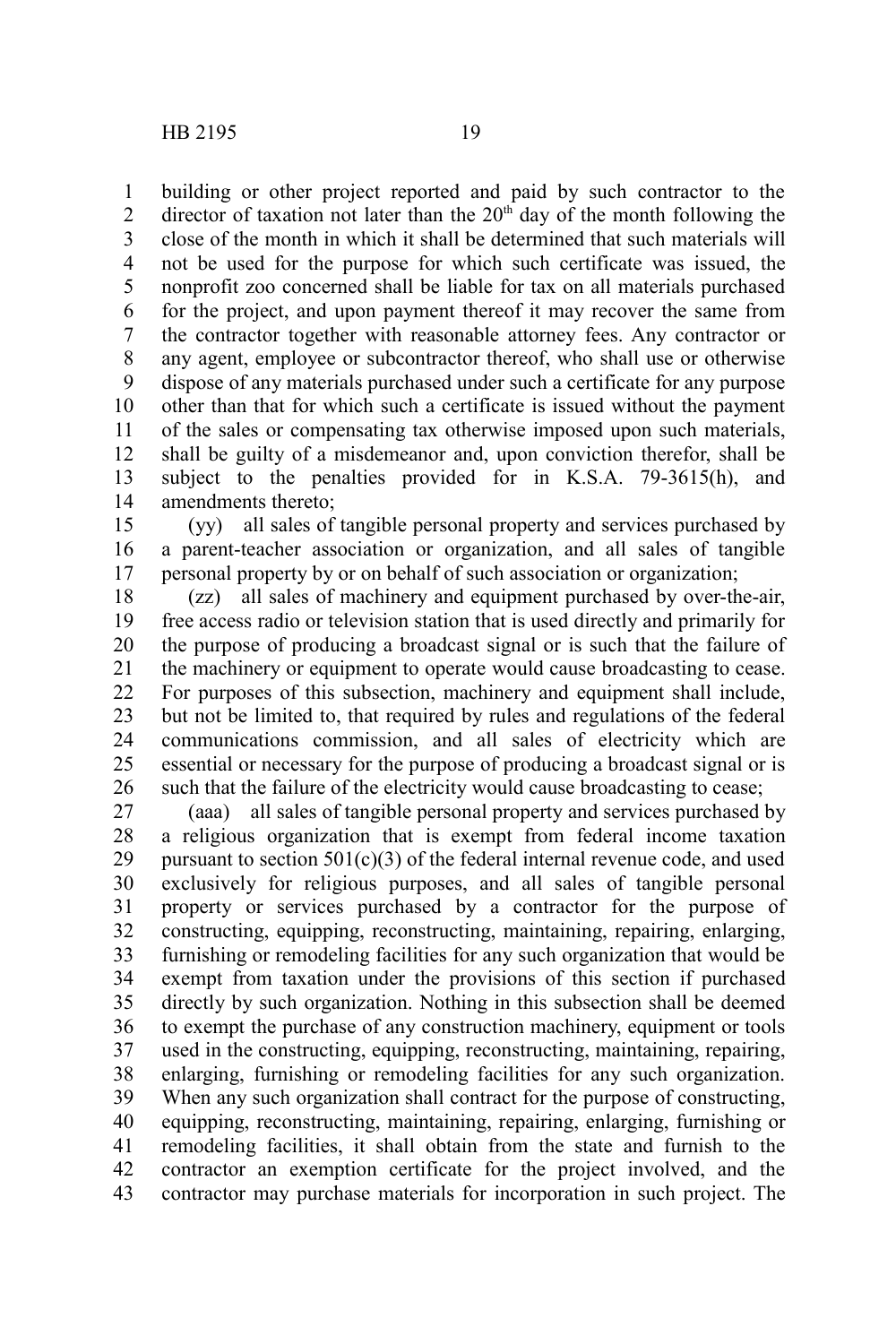contractor shall furnish the number of such certificate to all suppliers from whom such purchases are made, and such suppliers shall execute invoices covering the same bearing the number of such certificate. Upon completion of the project the contractor shall furnish to such organization concerned a sworn statement, on a form to be provided by the director of taxation, that all purchases so made were entitled to exemption under this subsection. All invoices shall be held by the contractor for a period of five years and shall be subject to audit by the director of taxation. If any materials purchased under such a certificate are found not to have been incorporated in the building or other project or not to have been returned for credit or the sales or compensating tax otherwise imposed upon such materials that will not be so incorporated in the building or other project reported and paid by such contractor to the director of taxation not later than the  $20<sup>th</sup>$  day of the month following the close of the month in which it shall be determined that such materials will not be used for the purpose for which such certificate was issued, such organization concerned shall be liable for tax on all materials purchased for the project, and upon payment thereof it may recover the same from the contractor together with reasonable attorney fees. Any contractor or any agent, employee or subcontractor thereof, who shall use or otherwise dispose of any materials purchased under such a certificate for any purpose other than that for which such a certificate is issued without the payment of the sales or compensating tax otherwise imposed upon such materials, shall be guilty of a misdemeanor and, upon conviction therefor, shall be subject to the penalties provided for in K.S.A. 79-3615(h), and amendments thereto. Sales tax paid on and after July 1, 1998, but prior to the effective date of this act upon the gross receipts received from any sale exempted by the amendatory provisions of this subsection shall be refunded. Each claim for a sales tax refund shall be verified and submitted to the director of taxation upon forms furnished by the director and shall be accompanied by any additional documentation required by the director. The director shall review each claim and shall refund that amount of sales tax paid as determined under the provisions of this subsection. All refunds shall be paid from the sales tax refund fund upon warrants of the director of accounts and reports pursuant to vouchers approved by the director or the director's designee; 1 2 3 4 5 6 7 8 9 10 11 12 13 14 15 16 17 18 19 20 21 22 23 24 25 26 27 28 29 30 31 32 33 34 35 36

(bbb) all sales of food for human consumption by an organization that is exempt from federal income taxation pursuant to section  $501(c)(3)$  of the federal internal revenue code of 1986, pursuant to a food distribution program that offers such food at a price below cost in exchange for the performance of community service by the purchaser thereof; 37 38 39 40 41

(ccc) on and after July 1, 1999, all sales of tangible personal property and services purchased by a primary care clinic or health center the 42 43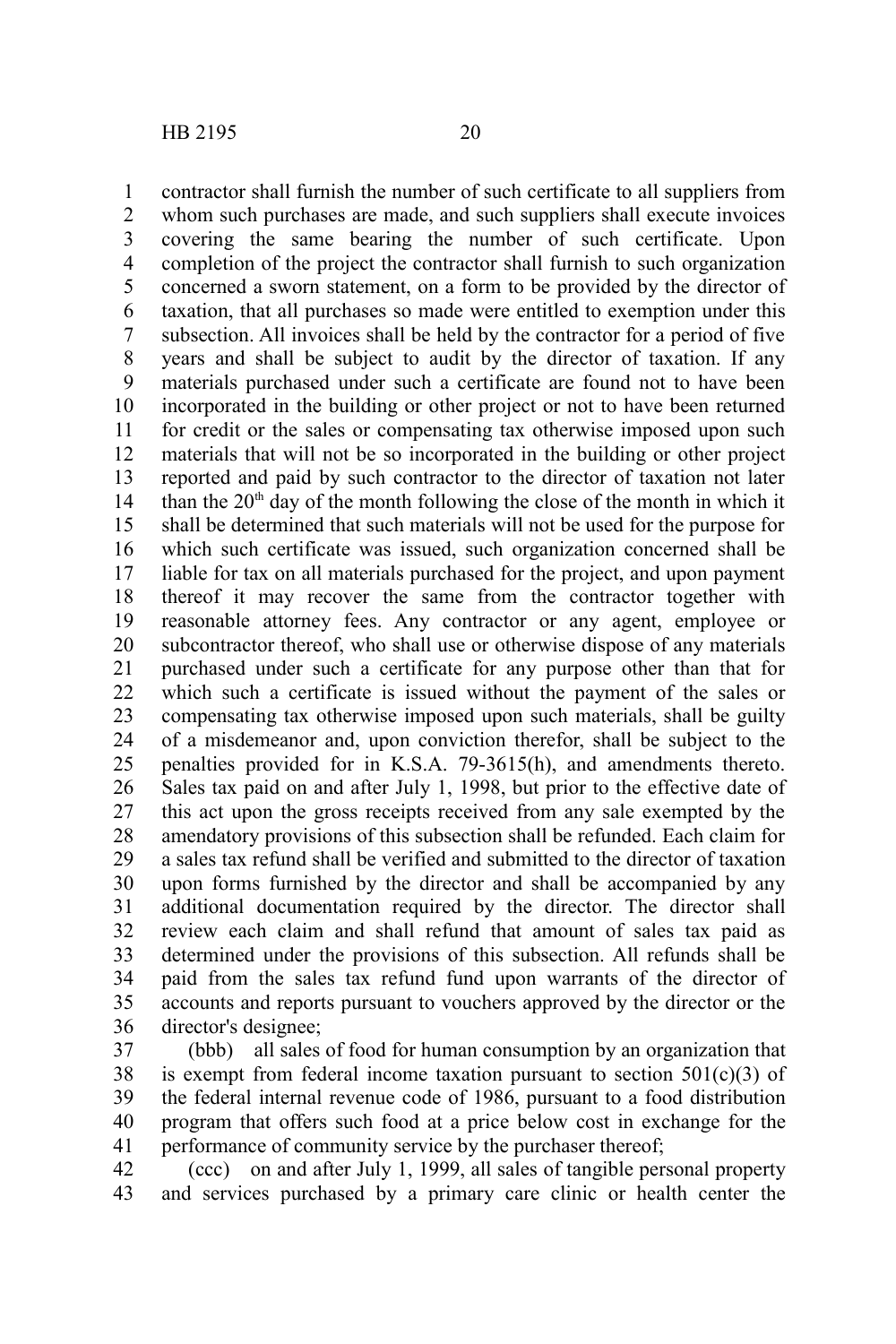primary purpose of which is to provide services to medically underserved individuals and families, and that is exempt from federal income taxation pursuant to section  $501(c)(3)$  of the federal internal revenue code, and all sales of tangible personal property or services purchased by a contractor for the purpose of constructing, equipping, reconstructing, maintaining, repairing, enlarging, furnishing or remodeling facilities for any such clinic or center that would be exempt from taxation under the provisions of this section if purchased directly by such clinic or center, except that for taxable years commencing after December 31, 2013, this subsection shall not apply to any sales of such tangible personal property and services purchased by a primary care clinic or health center which performs any abortion, as defined in K.S.A. 65-6701, and amendments thereto. Nothing in this subsection shall be deemed to exempt the purchase of any construction machinery, equipment or tools used in the constructing, equipping, reconstructing, maintaining, repairing, enlarging, furnishing or remodeling facilities for any such clinic or center. When any such clinic or center shall contract for the purpose of constructing, equipping, reconstructing, maintaining, repairing, enlarging, furnishing or remodeling facilities, it shall obtain from the state and furnish to the contractor an exemption certificate for the project involved, and the contractor may purchase materials for incorporation in such project. The contractor shall furnish the number of such certificate to all suppliers from whom such purchases are made, and such suppliers shall execute invoices covering the same bearing the number of such certificate. Upon completion of the project the contractor shall furnish to such clinic or center concerned a sworn statement, on a form to be provided by the director of taxation, that all purchases so made were entitled to exemption under this subsection. All invoices shall be held by the contractor for a period of five years and shall be subject to audit by the director of taxation. If any materials purchased under such a certificate are found not to have been incorporated in the building or other project or not to have been returned for credit or the sales or compensating tax otherwise imposed upon such materials that will not be so incorporated in the building or other project reported and paid by such contractor to the director of taxation not later than the  $20<sup>th</sup>$ day of the month following the close of the month in which it shall be determined that such materials will not be used for the purpose for which such certificate was issued, such clinic or center concerned shall be liable for tax on all materials purchased for the project, and upon payment thereof it may recover the same from the contractor together with reasonable attorney fees. Any contractor or any agent, employee or subcontractor thereof, who shall use or otherwise dispose of any materials purchased under such a certificate for any purpose other than that for which such a certificate is issued without the payment of the sales or 1 2 3 4 5 6 7 8 9 10 11 12 13 14 15 16 17 18 19 20 21 22 23 24 25 26 27 28 29 30 31 32 33 34 35 36 37 38 39 40 41 42 43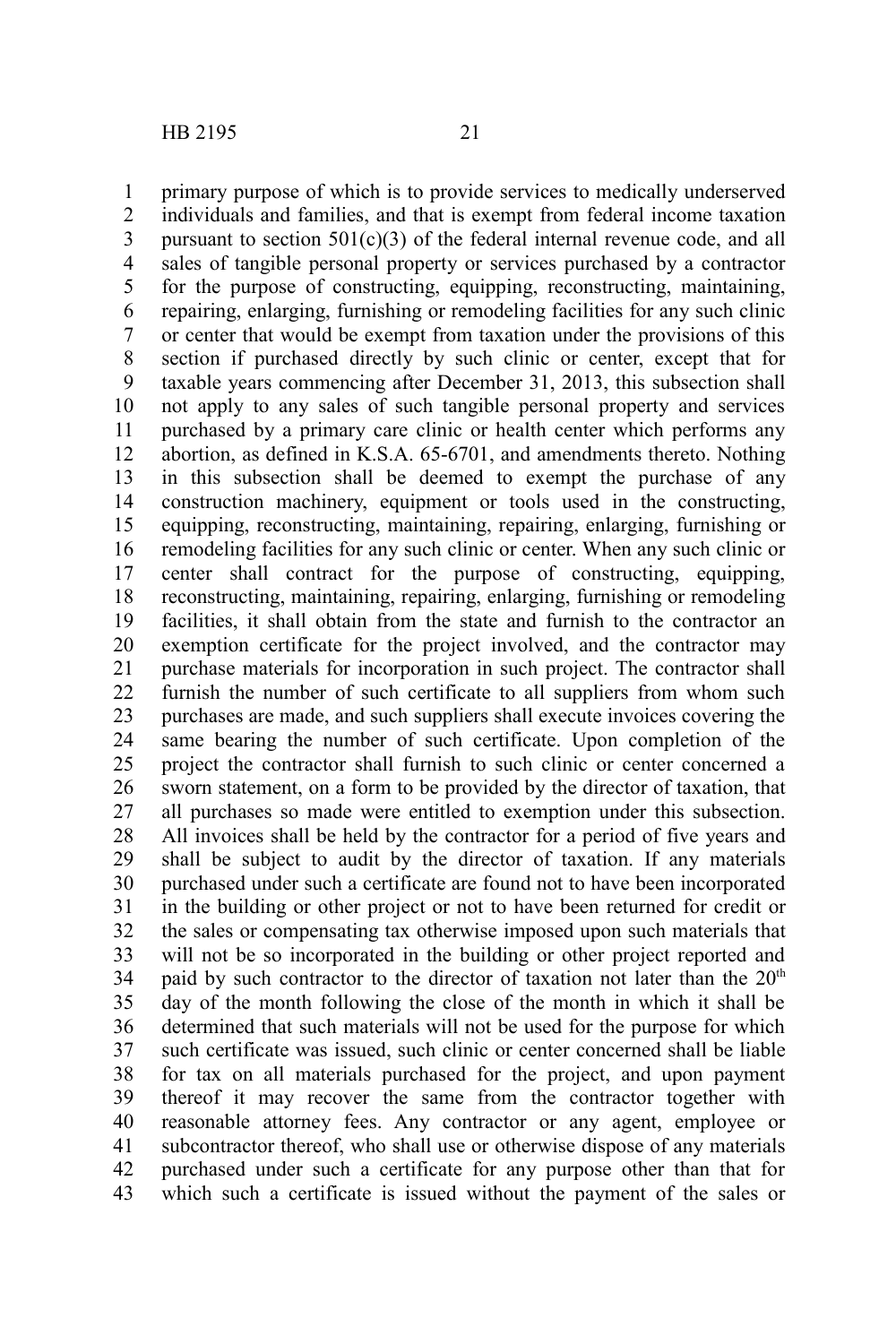1

of a misdemeanor and, upon conviction therefor, shall be subject to the penalties provided for in K.S.A. 79-3615(h), and amendments thereto; 2 3

(ddd) on and after January 1, 1999, and before January 1, 2000, all sales of materials and services purchased by any class II or III railroad as classified by the federal surface transportation board for the construction, renovation, repair or replacement of class II or III railroad track and facilities used directly in interstate commerce. In the event any such track or facility for which materials and services were purchased sales tax exempt is not operational for five years succeeding the allowance of such exemption, the total amount of sales tax that would have been payable except for the operation of this subsection shall be recouped in accordance with rules and regulations adopted for such purpose by the secretary of revenue; 4 5 6 7 8 9 10 11 12 13 14

(eee) on and after January 1, 1999, and before January 1, 2001, all sales of materials and services purchased for the original construction, reconstruction, repair or replacement of grain storage facilities, including railroad sidings providing access thereto; 15 16 17 18

(fff) all sales of material handling equipment, racking systems and other related machinery and equipment that is used for the handling, movement or storage of tangible personal property in a warehouse or distribution facility in this state; all sales of installation, repair and maintenance services performed on such machinery and equipment; and all sales of repair and replacement parts for such machinery and equipment. For purposes of this subsection, a warehouse or distribution facility means a single, fixed location that consists of buildings or structures in a contiguous area where storage or distribution operations are conducted that are separate and apart from the business' retail operations, if any, and that do not otherwise qualify for exemption as occurring at a manufacturing or processing plant or facility. Material handling and storage equipment shall include aeration, dust control, cleaning, handling and other such equipment that is used in a public grain warehouse or other commercial grain storage facility, whether used for grain handling, grain storage, grain refining or processing, or other grain treatment operation; 19 20 21 22 23 24 25 26 27 28 29 30 31 32 33 34

(ggg) all sales of tangible personal property and services purchased by or on behalf of the Kansas academy of science, which is exempt from federal income taxation pursuant to section  $501(c)(3)$  of the federal internal revenue code of 1986, and used solely by such academy for the preparation, publication and dissemination of education materials; 35 36 37 38 39

(hhh) all sales of tangible personal property and services purchased by or on behalf of all domestic violence shelters that are member agencies of the Kansas coalition against sexual and domestic violence; 40 41 42

(iii) all sales of personal property and services purchased by an 43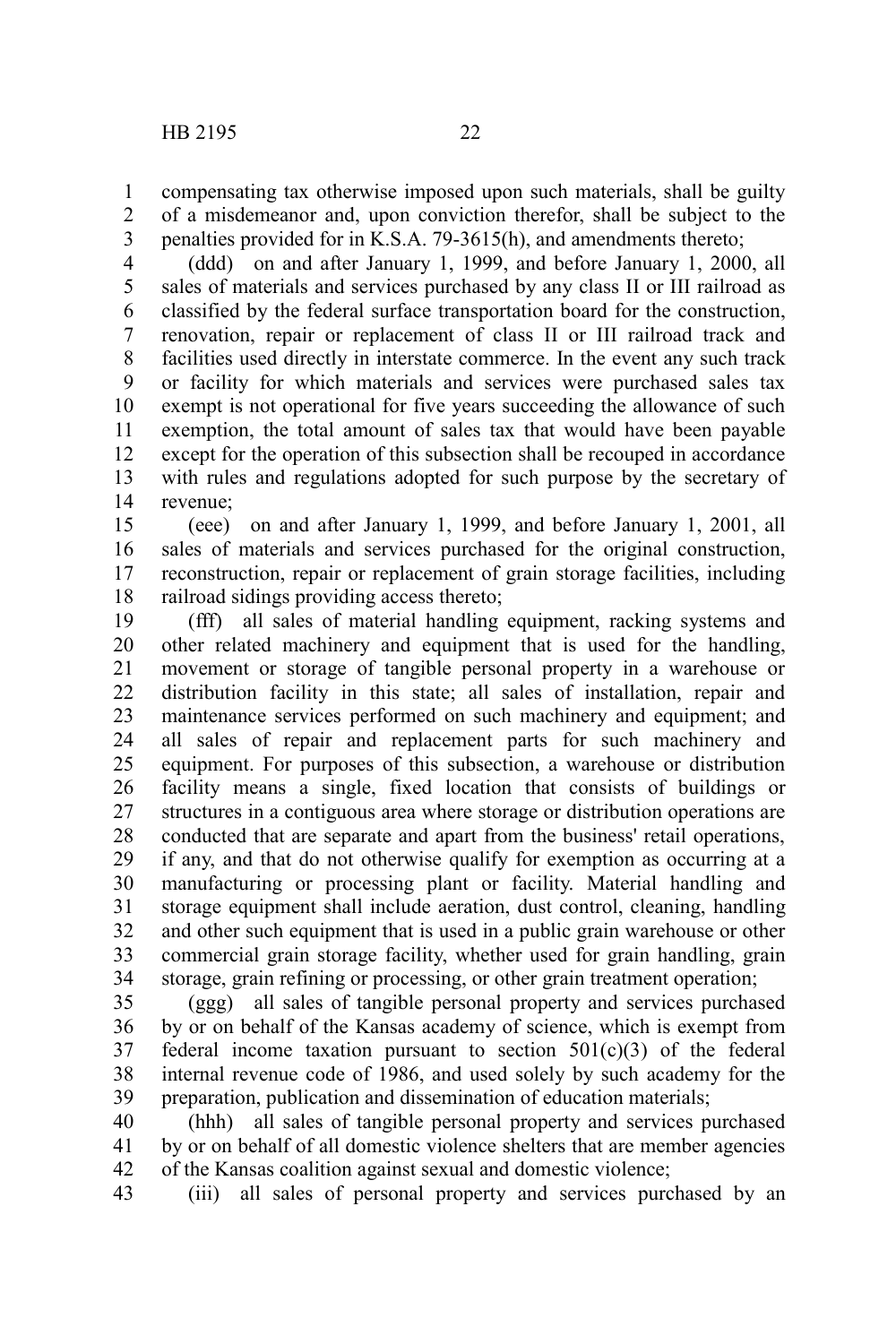organization that is exempt from federal income taxation pursuant to section  $501(c)(3)$  of the federal internal revenue code of 1986, and such personal property and services are used by any such organization in the collection, storage and distribution of food products to nonprofit organizations that distribute such food products to persons pursuant to a food distribution program on a charitable basis without fee or charge, and all sales of tangible personal property or services purchased by a contractor for the purpose of constructing, equipping, reconstructing, maintaining, repairing, enlarging, furnishing or remodeling facilities used for the collection and storage of such food products for any such organization which is exempt from federal income taxation pursuant to section  $501(c)(3)$  of the federal internal revenue code of 1986, that would be exempt from taxation under the provisions of this section if purchased directly by such organization. Nothing in this subsection shall be deemed to exempt the purchase of any construction machinery, equipment or tools used in the constructing, equipping, reconstructing, maintaining, repairing, enlarging, furnishing or remodeling facilities for any such organization. When any such organization shall contract for the purpose of constructing, equipping, reconstructing, maintaining, repairing, enlarging, furnishing or remodeling facilities, it shall obtain from the state and furnish to the contractor an exemption certificate for the project involved, and the contractor may purchase materials for incorporation in such project. The contractor shall furnish the number of such certificate to all suppliers from whom such purchases are made, and such suppliers shall execute invoices covering the same bearing the number of such certificate. Upon completion of the project the contractor shall furnish to such organization concerned a sworn statement, on a form to be provided by the director of taxation, that all purchases so made were entitled to exemption under this subsection. All invoices shall be held by the contractor for a period of five years and shall be subject to audit by the director of taxation. If any materials purchased under such a certificate are found not to have been incorporated in such facilities or not to have been returned for credit or the sales or compensating tax otherwise imposed upon such materials that will not be so incorporated in such facilities reported and paid by such contractor to the director of taxation not later than the  $20<sup>th</sup>$  day of the month following the close of the month in which it shall be determined that such materials will not be used for the purpose for which such certificate was issued, such organization concerned shall be liable for tax on all materials purchased for the project, and upon payment thereof it may recover the same from the contractor together with reasonable attorney fees. Any contractor or any agent, employee or subcontractor thereof, who shall use or otherwise dispose of any materials purchased under such a certificate for any purpose other than that for which such a 1 2 3 4 5 6 7 8 9 10 11 12 13 14 15 16 17 18 19 20 21 22 23 24 25 26 27 28 29 30 31 32 33 34 35 36 37 38 39 40 41 42 43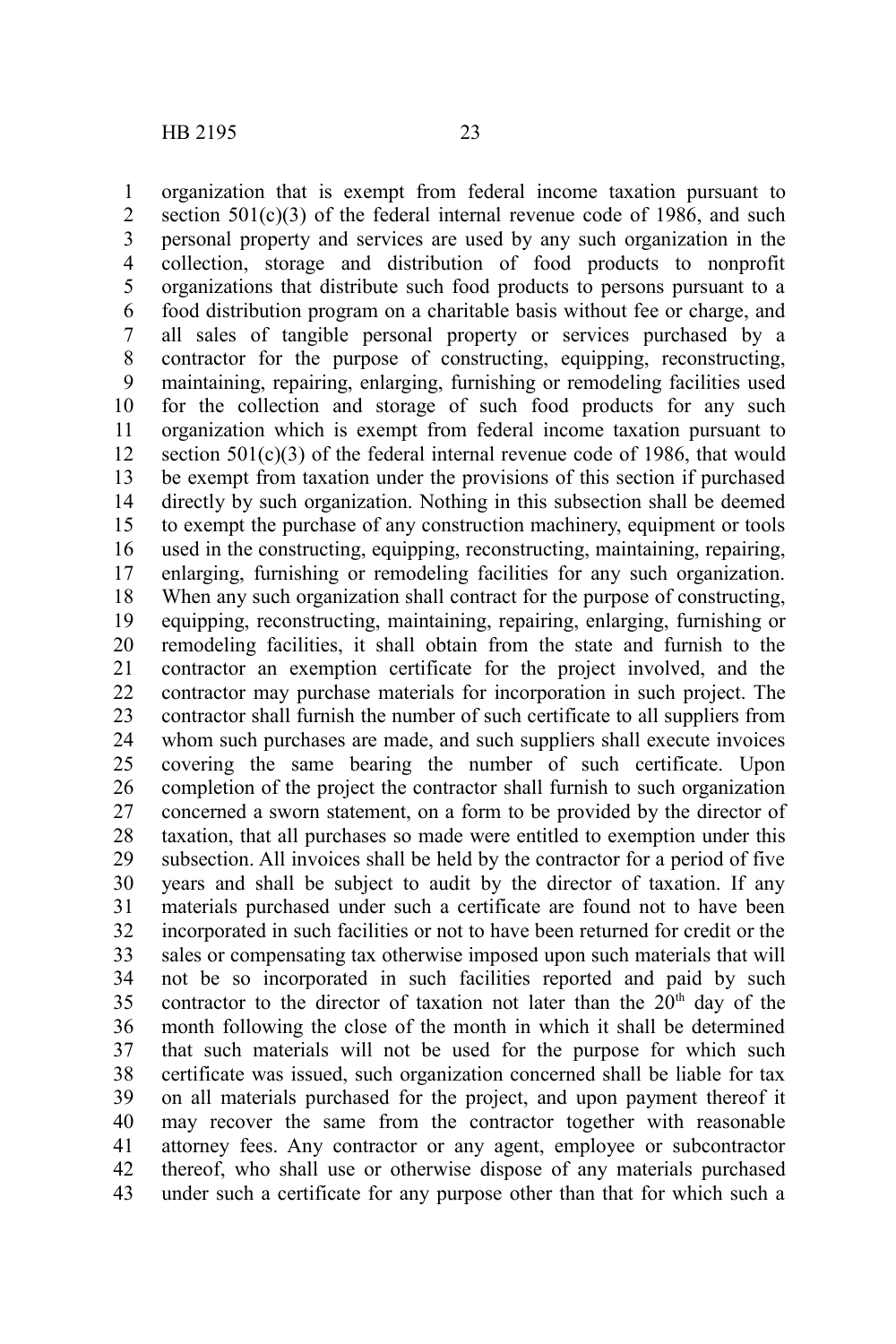certificate is issued without the payment of the sales or compensating tax otherwise imposed upon such materials, shall be guilty of a misdemeanor and, upon conviction therefor, shall be subject to the penalties provided for in K.S.A. 79-3615(h), and amendments thereto. Sales tax paid on and after July 1, 2005, but prior to the effective date of this act upon the gross receipts received from any sale exempted by the amendatory provisions of this subsection shall be refunded. Each claim for a sales tax refund shall be verified and submitted to the director of taxation upon forms furnished by the director and shall be accompanied by any additional documentation required by the director. The director shall review each claim and shall refund that amount of sales tax paid as determined under the provisions of this subsection. All refunds shall be paid from the sales tax refund fund upon warrants of the director of accounts and reports pursuant to vouchers approved by the director or the director's designee; 1 2 3 4 5 6 7 8 9 10 11 12 13 14

(jjj) all sales of dietary supplements dispensed pursuant to a prescription order by a licensed practitioner or a mid-level practitioner as defined by K.S.A. 65-1626, and amendments thereto. As used in this subsection, "dietary supplement" means any product, other than tobacco, intended to supplement the diet that: (1) Contains one or more of the following dietary ingredients: A vitamin, a mineral, an herb or other botanical, an amino acid, a dietary substance for use by humans to supplement the diet by increasing the total dietary intake or a concentrate, metabolite, constituent, extract or combination of any such ingredient; (2) is intended for ingestion in tablet, capsule, powder, softgel, gelcap or liquid form, or if not intended for ingestion, in such a form, is not represented as conventional food and is not represented for use as a sole item of a meal or of the diet; and (3) is required to be labeled as a dietary supplement, identifiable by the supplemental facts box found on the label and as required pursuant to 21 C.F.R. § 101.36; 15 16 17 18 19 20 21 22 23 24 25 26 27 28 29

(lll) all sales of tangible personal property and services purchased by special olympics Kansas, inc. for the purpose of providing year-round sports training and athletic competition in a variety of olympic-type sports for individuals with intellectual disabilities by giving them continuing opportunities to develop physical fitness, demonstrate courage, experience joy and participate in a sharing of gifts, skills and friendship with their families, other special olympics athletes and the community, and activities provided or sponsored by such organization, and all sales of tangible personal property by or on behalf of any such organization; 30 31 32 33 34 35 36 37 38

(mmm) all sales of tangible personal property purchased by or on behalf of the Marillac center, inc., which is exempt from federal income taxation pursuant to section  $501(c)(3)$  of the federal internal revenue code, for the purpose of providing psycho-social-biological and special education services to children, and all sales of any such property by or on 39 40 41 42 43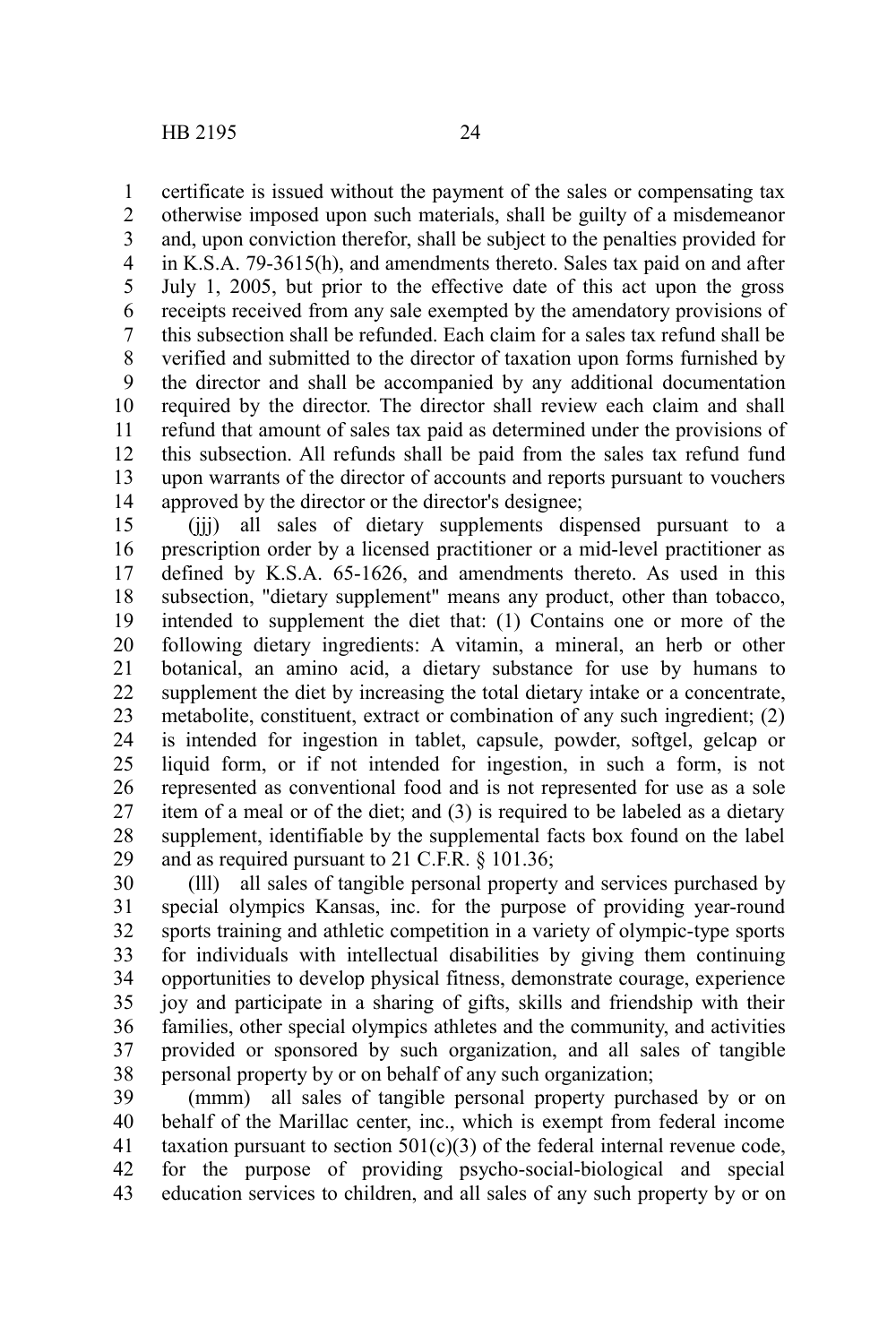behalf of such organization for such purpose; 1

(nnn) all sales of tangible personal property and services purchased by the west Sedgwick county-sunrise rotary club and sunrise charitable fund for the purpose of constructing a boundless playground which is an integrated, barrier free and developmentally advantageous play environment for children of all abilities and disabilities; 2 3 4 5 6

(ooo) all sales of tangible personal property by or on behalf of a public library serving the general public and supported in whole or in part with tax money or a not-for-profit organization whose purpose is to raise funds for or provide services or other benefits to any such public library; 7 8 9 10

(ppp) all sales of tangible personal property and services purchased by or on behalf of a homeless shelter that is exempt from federal income taxation pursuant to section  $501(c)(3)$  of the federal income tax code of 1986, and used by any such homeless shelter to provide emergency and transitional housing for individuals and families experiencing homelessness, and all sales of any such property by or on behalf of any such homeless shelter for any such purpose; 11 12 13 14 15 16 17

(qqq) all sales of tangible personal property and services purchased by TLC for children and families, inc., hereinafter referred to as TLC, which is exempt from federal income taxation pursuant to section 501(c) (3) of the federal internal revenue code of 1986, and such property and services are used for the purpose of providing emergency shelter and treatment for abused and neglected children as well as meeting additional critical needs for children, juveniles and family, and all sales of any such property by or on behalf of TLC for any such purpose; and all sales of tangible personal property or services purchased by a contractor for the purpose of constructing, maintaining, repairing, enlarging, furnishing or remodeling facilities for the operation of services for TLC for any such purpose that would be exempt from taxation under the provisions of this section if purchased directly by TLC. Nothing in this subsection shall be deemed to exempt the purchase of any construction machinery, equipment or tools used in the constructing, maintaining, repairing, enlarging, furnishing or remodeling such facilities for TLC. When TLC contracts for the purpose of constructing, maintaining, repairing, enlarging, furnishing or remodeling such facilities, it shall obtain from the state and furnish to the contractor an exemption certificate for the project involved, and the contractor may purchase materials for incorporation in such project. The contractor shall furnish the number of such certificate to all suppliers from whom such purchases are made, and such suppliers shall execute invoices covering the same bearing the number of such certificate. Upon completion of the project the contractor shall furnish to TLC a sworn statement, on a form to be provided by the director of taxation, that all purchases so made were entitled to exemption under this subsection. All 18 19 20 21 22 23 24 25 26 27 28 29 30 31 32 33 34 35 36 37 38 39 40 41 42 43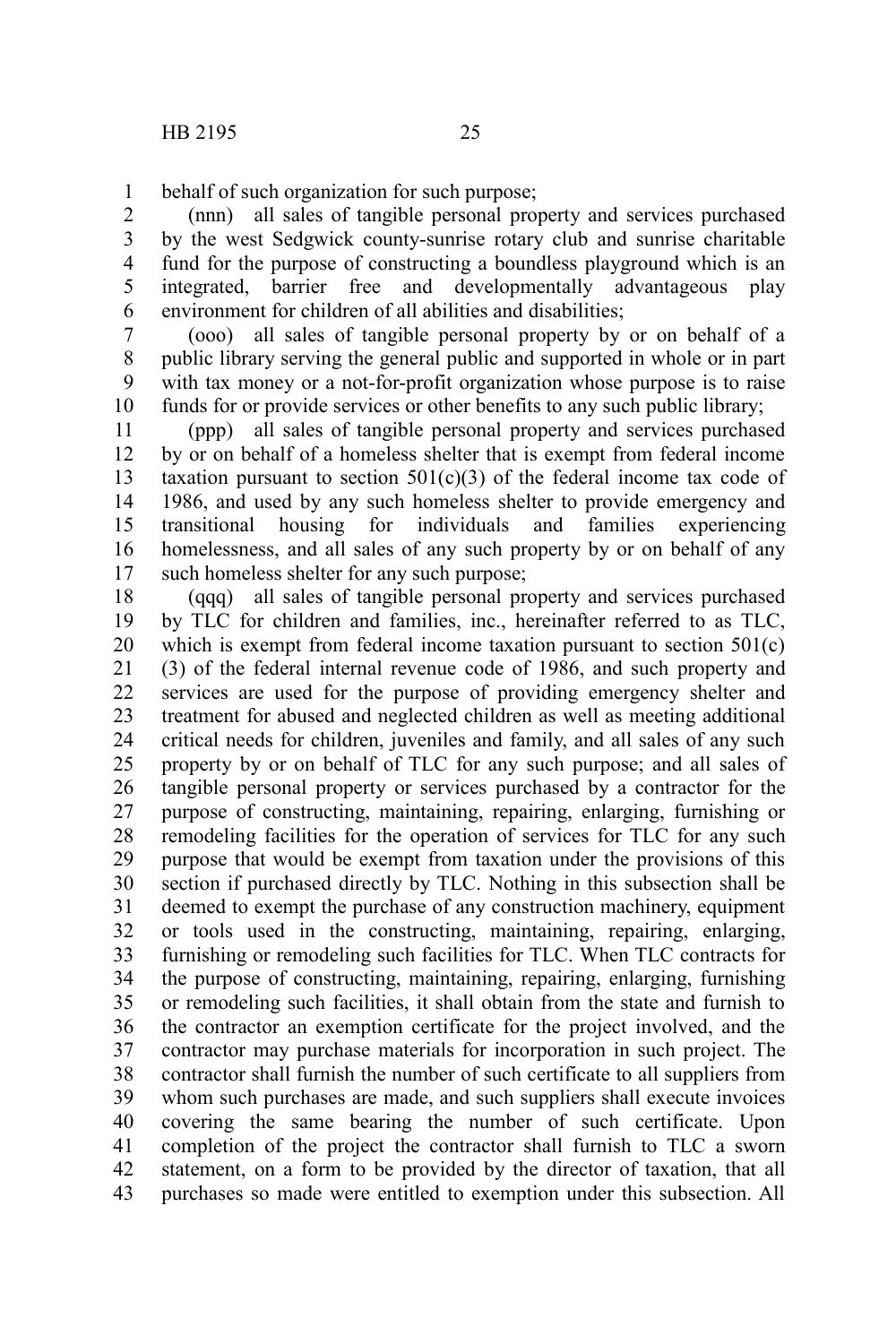invoices shall be held by the contractor for a period of five years and shall be subject to audit by the director of taxation. If any materials purchased under such a certificate are found not to have been incorporated in the building or other project or not to have been returned for credit or the sales or compensating tax otherwise imposed upon such materials that will not be so incorporated in the building or other project reported and paid by such contractor to the director of taxation not later than the  $20<sup>th</sup>$  day of the month following the close of the month in which it shall be determined that such materials will not be used for the purpose for which such certificate was issued, TLC shall be liable for tax on all materials purchased for the project, and upon payment thereof it may recover the same from the contractor together with reasonable attorney fees. Any contractor or any agent, employee or subcontractor thereof, who shall use or otherwise dispose of any materials purchased under such a certificate for any purpose other than that for which such a certificate is issued without the payment of the sales or compensating tax otherwise imposed upon such materials, shall be guilty of a misdemeanor and, upon conviction therefor, shall be subject to the penalties provided for in K.S.A. 79-3615(h), and amendments thereto; 1 2 3 4 5 6 7 8 9 10 11 12 13 14 15 16 17 18 19

(rrr) all sales of tangible personal property and services purchased by any county law library maintained pursuant to law and sales of tangible personal property and services purchased by an organization that would have been exempt from taxation under the provisions of this subsection if purchased directly by the county law library for the purpose of providing legal resources to attorneys, judges, students and the general public, and all sales of any such property by or on behalf of any such county law library; 20 21 22 23 24 25 26 27

(sss) all sales of tangible personal property and services purchased by catholic charities or youthville, hereinafter referred to as charitable family providers, which is exempt from federal income taxation pursuant to section 501(c)(3) of the federal internal revenue code of 1986, and which such property and services are used for the purpose of providing emergency shelter and treatment for abused and neglected children as well as meeting additional critical needs for children, juveniles and family, and all sales of any such property by or on behalf of charitable family providers for any such purpose; and all sales of tangible personal property or services purchased by a contractor for the purpose of constructing, maintaining, repairing, enlarging, furnishing or remodeling facilities for the operation of services for charitable family providers for any such purpose which would be exempt from taxation under the provisions of this section if purchased directly by charitable family providers. Nothing in this subsection shall be deemed to exempt the purchase of any construction machinery, equipment or tools used in the constructing, maintaining, 28 29 30 31 32 33 34 35 36 37 38 39 40 41 42 43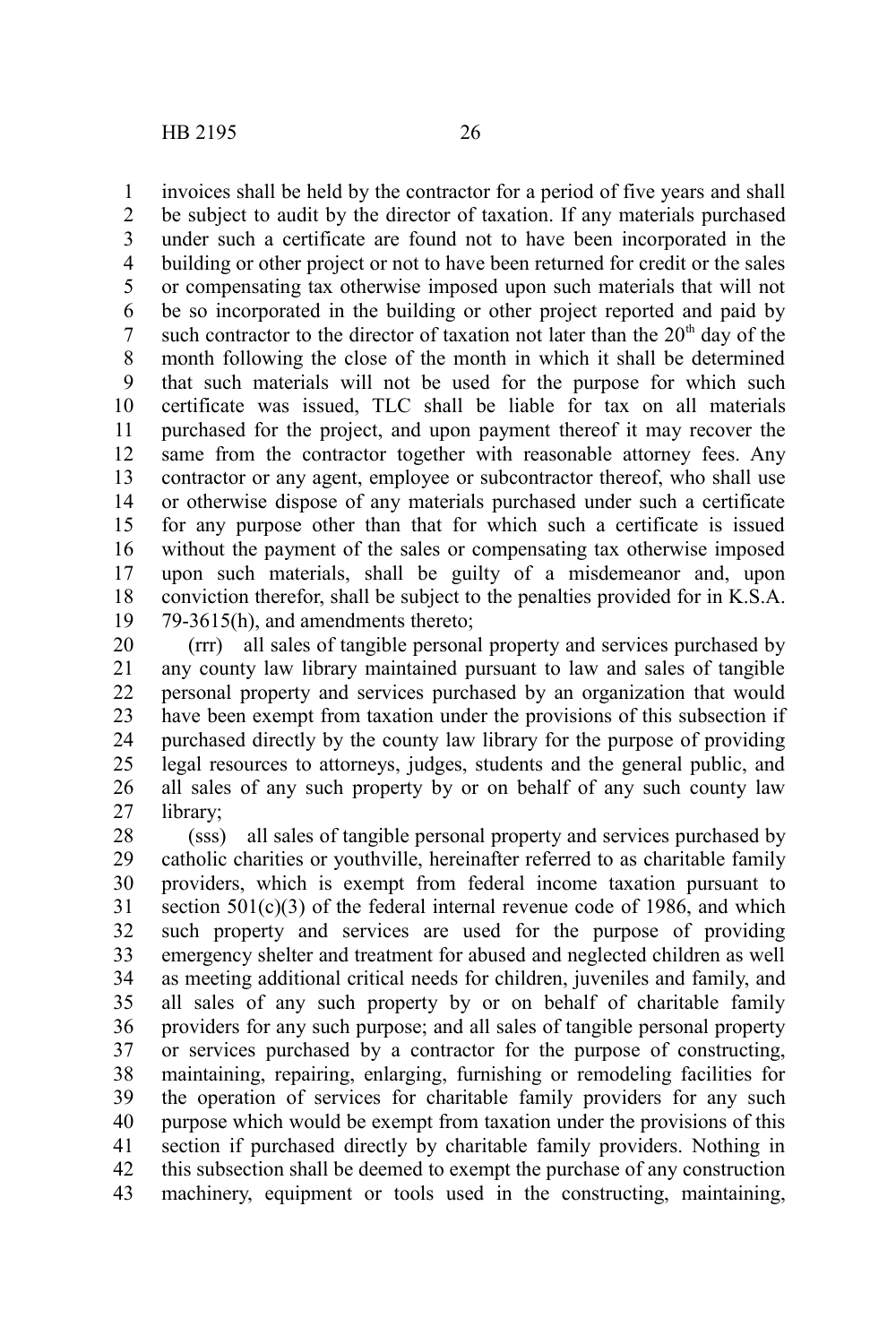repairing, enlarging, furnishing or remodeling such facilities for charitable family providers. When charitable family providers contracts for the purpose of constructing, maintaining, repairing, enlarging, furnishing or remodeling such facilities, it shall obtain from the state and furnish to the contractor an exemption certificate for the project involved, and the contractor may purchase materials for incorporation in such project. The contractor shall furnish the number of such certificate to all suppliers from whom such purchases are made, and such suppliers shall execute invoices covering the same bearing the number of such certificate. Upon completion of the project the contractor shall furnish to charitable family providers a sworn statement, on a form to be provided by the director of taxation, that all purchases so made were entitled to exemption under this subsection. All invoices shall be held by the contractor for a period of five years and shall be subject to audit by the director of taxation. If any materials purchased under such a certificate are found not to have been incorporated in the building or other project or not to have been returned for credit or the sales or compensating tax otherwise imposed upon such materials that will not be so incorporated in the building or other project reported and paid by such contractor to the director of taxation not later than the  $20<sup>th</sup>$  day of the month following the close of the month in which it shall be determined that such materials will not be used for the purpose for which such certificate was issued, charitable family providers shall be liable for tax on all materials purchased for the project, and upon payment thereof it may recover the same from the contractor together with reasonable attorney fees. Any contractor or any agent, employee or subcontractor thereof, who shall use or otherwise dispose of any materials purchased under such a certificate for any purpose other than that for which such a certificate is issued without the payment of the sales or compensating tax otherwise imposed upon such materials, shall be guilty of a misdemeanor and, upon conviction therefor, shall be subject to the penalties provided for in K.S.A. 79-3615(h), and amendments thereto; 1 2 3 4 5 6 7 8 9 10 11 12 13 14 15 16 17 18 19 20 21 22 23 24 25 26 27 28 29 30 31

(ttt) all sales of tangible personal property or services purchased by a contractor for a project for the purpose of restoring, constructing, equipping, reconstructing, maintaining, repairing, enlarging, furnishing or remodeling a home or facility owned by a nonprofit museum that has been granted an exemption pursuant to subsection (qq), which such home or facility is located in a city that has been designated as a qualified hometown pursuant to the provisions of K.S.A. 75-5071 et seq., and amendments thereto, and which such project is related to the purposes of K.S.A. 75-5071 et seq., and amendments thereto, and that would be exempt from taxation under the provisions of this section if purchased directly by such nonprofit museum. Nothing in this subsection shall be deemed to exempt the purchase of any construction machinery, equipment 32 33 34 35 36 37 38 39 40 41 42 43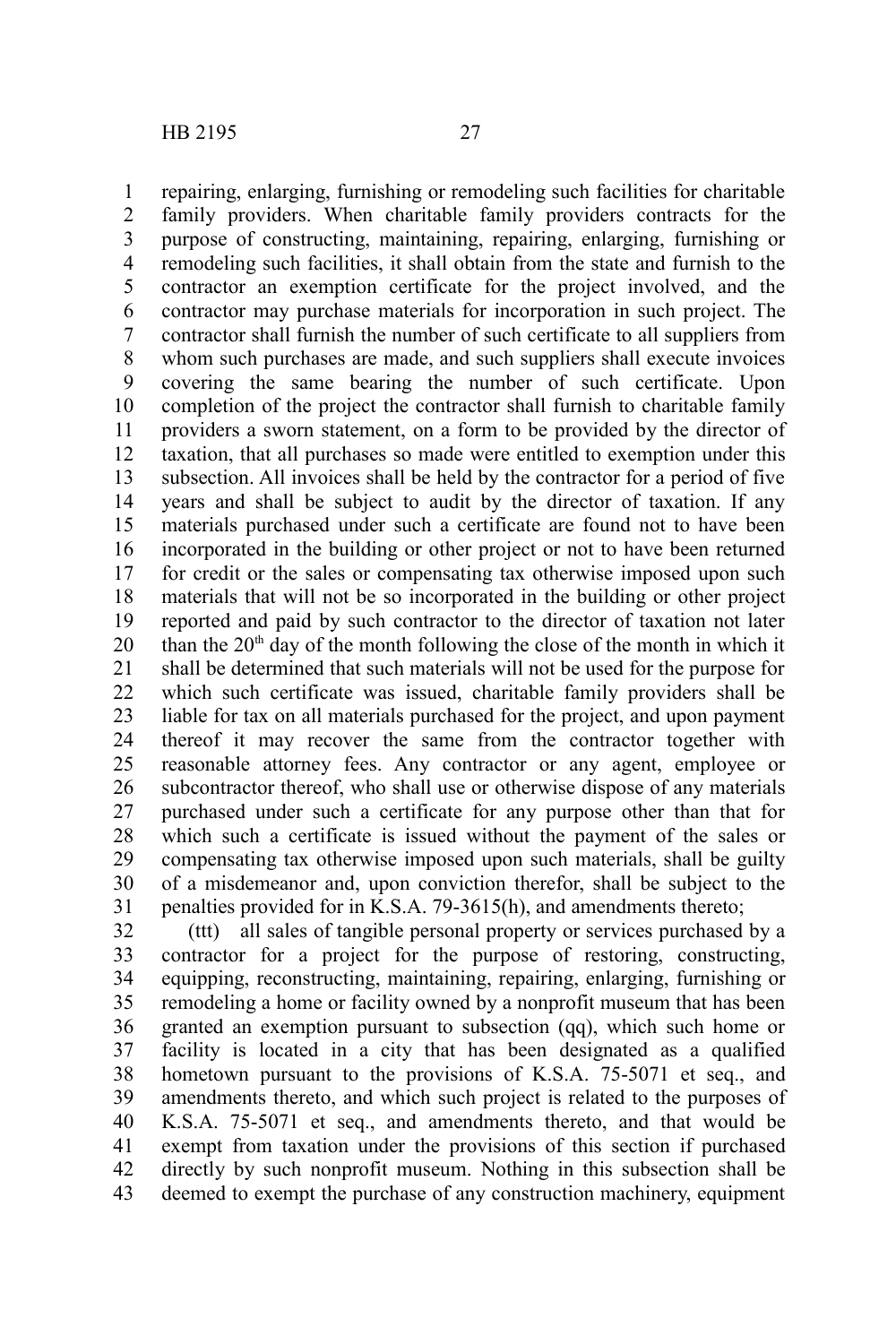or tools used in the restoring, constructing, equipping, reconstructing, maintaining, repairing, enlarging, furnishing or remodeling a home or facility for any such nonprofit museum. When any such nonprofit museum shall contract for the purpose of restoring, constructing, equipping, reconstructing, maintaining, repairing, enlarging, furnishing or remodeling a home or facility, it shall obtain from the state and furnish to the contractor an exemption certificate for the project involved, and the contractor may purchase materials for incorporation in such project. The contractor shall furnish the number of such certificates to all suppliers from whom such purchases are made, and such suppliers shall execute invoices covering the same bearing the number of such certificate. Upon completion of the project, the contractor shall furnish to such nonprofit museum a sworn statement on a form to be provided by the director of taxation that all purchases so made were entitled to exemption under this subsection. All invoices shall be held by the contractor for a period of five years and shall be subject to audit by the director of taxation. If any materials purchased under such a certificate are found not to have been incorporated in the building or other project or not to have been returned for credit or the sales or compensating tax otherwise imposed upon such materials that will not be so incorporated in a home or facility or other project reported and paid by such contractor to the director of taxation not later than the  $20<sup>th</sup>$  day of the month following the close of the month in which it shall be determined that such materials will not be used for the purpose for which such certificate was issued, such nonprofit museum shall be liable for tax on all materials purchased for the project, and upon payment thereof it may recover the same from the contractor together with reasonable attorney fees. Any contractor or any agent, employee or subcontractor thereof, who shall use or otherwise dispose of any materials purchased under such a certificate for any purpose other than that for which such a certificate is issued without the payment of the sales or compensating tax otherwise imposed upon such materials, shall be guilty of a misdemeanor and, upon conviction therefor, shall be subject to the penalties provided for in K.S.A. 79-3615(h), and amendments thereto; 1 2 3 4 5 6 7 8 9 10 11 12 13 14 15 16 17 18 19 20 21 22 23 24 25 26 27 28 29 30 31 32 33

(uuu) all sales of tangible personal property and services purchased by Kansas children's service league, hereinafter referred to as KCSL, which is exempt from federal income taxation pursuant to section  $501(c)$ (3) of the federal internal revenue code of 1986, and which such property and services are used for the purpose of providing for the prevention and treatment of child abuse and maltreatment as well as meeting additional critical needs for children, juveniles and family, and all sales of any such property by or on behalf of KCSL for any such purpose; and all sales of tangible personal property or services purchased by a contractor for the purpose of constructing, maintaining, repairing, enlarging, furnishing or 34 35 36 37 38 39 40 41 42 43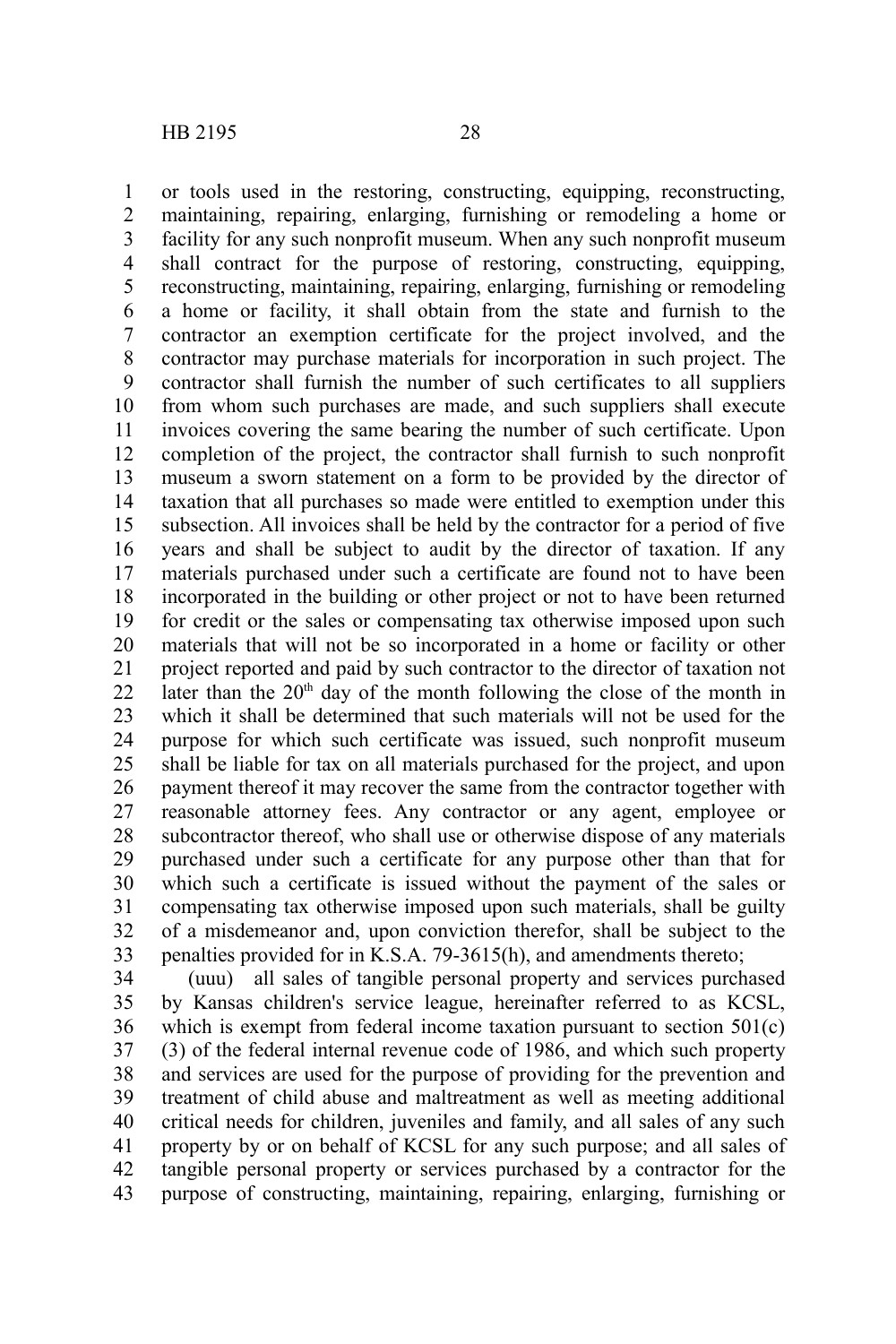remodeling facilities for the operation of services for KCSL for any such purpose that would be exempt from taxation under the provisions of this section if purchased directly by KCSL. Nothing in this subsection shall be deemed to exempt the purchase of any construction machinery, equipment or tools used in the constructing, maintaining, repairing, enlarging, furnishing or remodeling such facilities for KCSL. When KCSL contracts for the purpose of constructing, maintaining, repairing, enlarging, furnishing or remodeling such facilities, it shall obtain from the state and furnish to the contractor an exemption certificate for the project involved, and the contractor may purchase materials for incorporation in such project. The contractor shall furnish the number of such certificate to all suppliers from whom such purchases are made, and such suppliers shall execute invoices covering the same bearing the number of such certificate. Upon completion of the project the contractor shall furnish to KCSL a sworn statement, on a form to be provided by the director of taxation, that all purchases so made were entitled to exemption under this subsection. All invoices shall be held by the contractor for a period of five years and shall be subject to audit by the director of taxation. If any materials purchased under such a certificate are found not to have been incorporated in the building or other project or not to have been returned for credit or the sales or compensating tax otherwise imposed upon such materials that will not be so incorporated in the building or other project reported and paid by such contractor to the director of taxation not later than the  $20<sup>th</sup>$ day of the month following the close of the month in which it shall be determined that such materials will not be used for the purpose for which such certificate was issued, KCSL shall be liable for tax on all materials purchased for the project, and upon payment thereof it may recover the same from the contractor together with reasonable attorney fees. Any contractor or any agent, employee or subcontractor thereof, who shall use or otherwise dispose of any materials purchased under such a certificate for any purpose other than that for which such a certificate is issued without the payment of the sales or compensating tax otherwise imposed upon such materials, shall be guilty of a misdemeanor and, upon conviction therefor, shall be subject to the penalties provided for in K.S.A. 79-3615(h), and amendments thereto; 1 2 3 4 5 6 7 8 9 10 11 12 13 14 15 16 17 18 19 20 21 22 23 24 25 26 27 28 29 30 31 32 33 34 35

(vvv) all sales of tangible personal property or services, including the renting and leasing of tangible personal property or services, purchased by jazz in the woods, inc., a Kansas corporation that is exempt from federal income taxation pursuant to section  $501(c)(3)$  of the federal internal revenue code, for the purpose of providing jazz in the woods, an event benefiting children-in-need and other nonprofit charities assisting such children, and all sales of any such property by or on behalf of such organization for such purpose; 36 37 38 39 40 41 42 43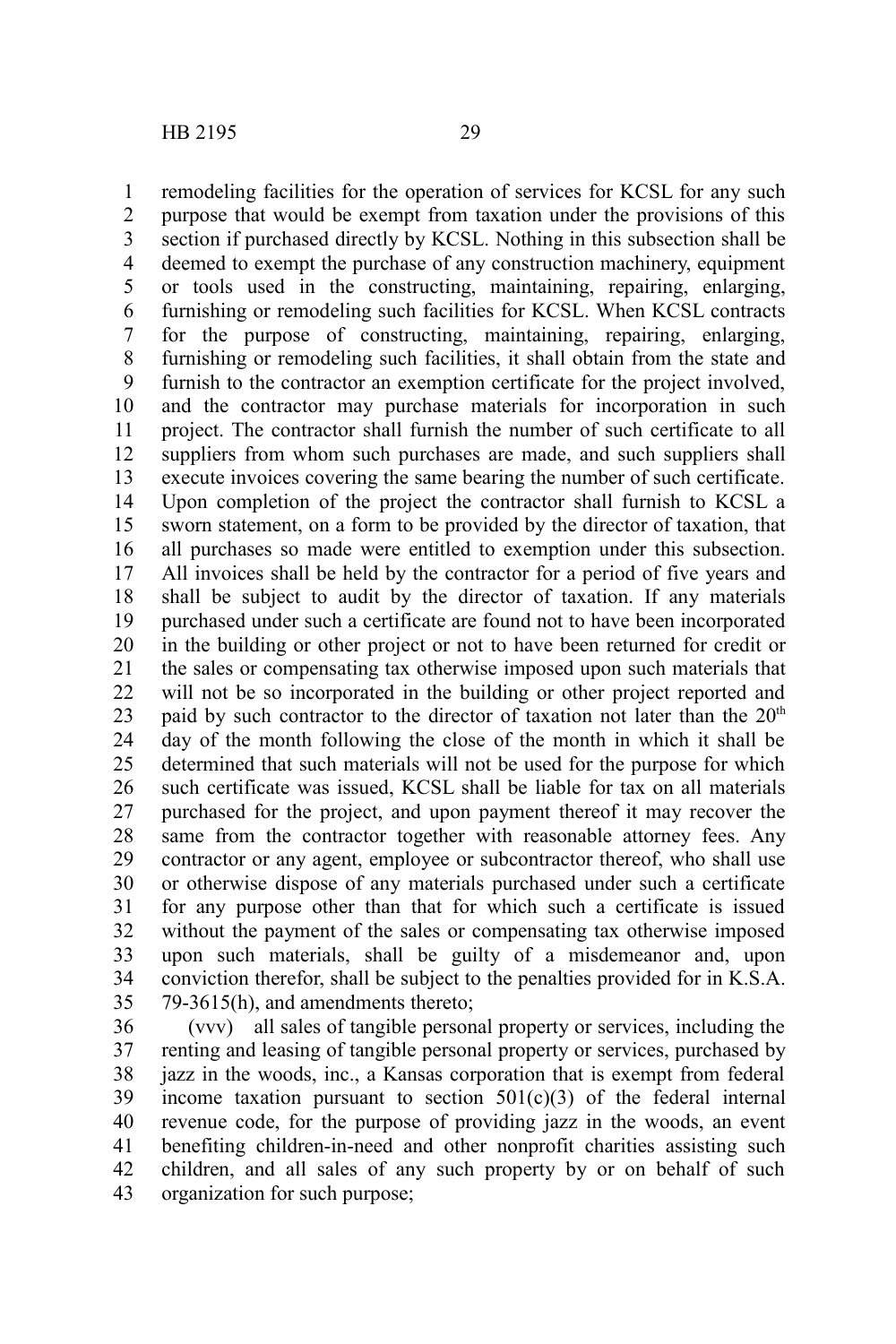(www) all sales of tangible personal property purchased by or on behalf of the Frontenac education foundation, which is exempt from federal income taxation pursuant to section  $501(c)(3)$  of the federal internal revenue code, for the purpose of providing education support for students, and all sales of any such property by or on behalf of such organization for such purpose; 1 2 3 4 5 6

(xxx) all sales of personal property and services purchased by the booth theatre foundation, inc., an organization, which is exempt from federal income taxation pursuant to section  $501(c)(3)$  of the federal internal revenue code of 1986, and which such personal property and services are used by any such organization in the constructing, equipping, reconstructing, maintaining, repairing, enlarging, furnishing or remodeling of the booth theatre, and all sales of tangible personal property or services purchased by a contractor for the purpose of constructing, equipping, reconstructing, maintaining, repairing, enlarging, furnishing or remodeling the booth theatre for such organization, that would be exempt from taxation under the provisions of this section if purchased directly by such organization. Nothing in this subsection shall be deemed to exempt the purchase of any construction machinery, equipment or tools used in the constructing, equipping, reconstructing, maintaining, repairing, enlarging, furnishing or remodeling facilities for any such organization. When any such organization shall contract for the purpose of constructing, equipping, reconstructing, maintaining, repairing, enlarging, furnishing or remodeling facilities, it shall obtain from the state and furnish to the contractor an exemption certificate for the project involved, and the contractor may purchase materials for incorporation in such project. The contractor shall furnish the number of such certificate to all suppliers from whom such purchases are made, and such suppliers shall execute invoices covering the same bearing the number of such certificate. Upon completion of the project the contractor shall furnish to such organization concerned a sworn statement, on a form to be provided by the director of taxation, that all purchases so made were entitled to exemption under this subsection. All invoices shall be held by the contractor for a period of five years and shall be subject to audit by the director of taxation. If any materials purchased under such a certificate are found not to have been incorporated in such facilities or not to have been returned for credit or the sales or compensating tax otherwise imposed upon such materials that will not be so incorporated in such facilities reported and paid by such contractor to the director of taxation not later than the  $20<sup>th</sup>$  day of the month following the close of the month in which it shall be determined that such materials will not be used for the purpose for which such certificate was issued, such organization concerned shall be liable for tax on all materials purchased for the project, and upon payment thereof it may recover the same from 7 8 9 10 11 12 13 14 15 16 17 18 19 20 21 22 23 24 25 26 27 28 29 30 31 32 33 34 35 36 37 38 39 40 41 42 43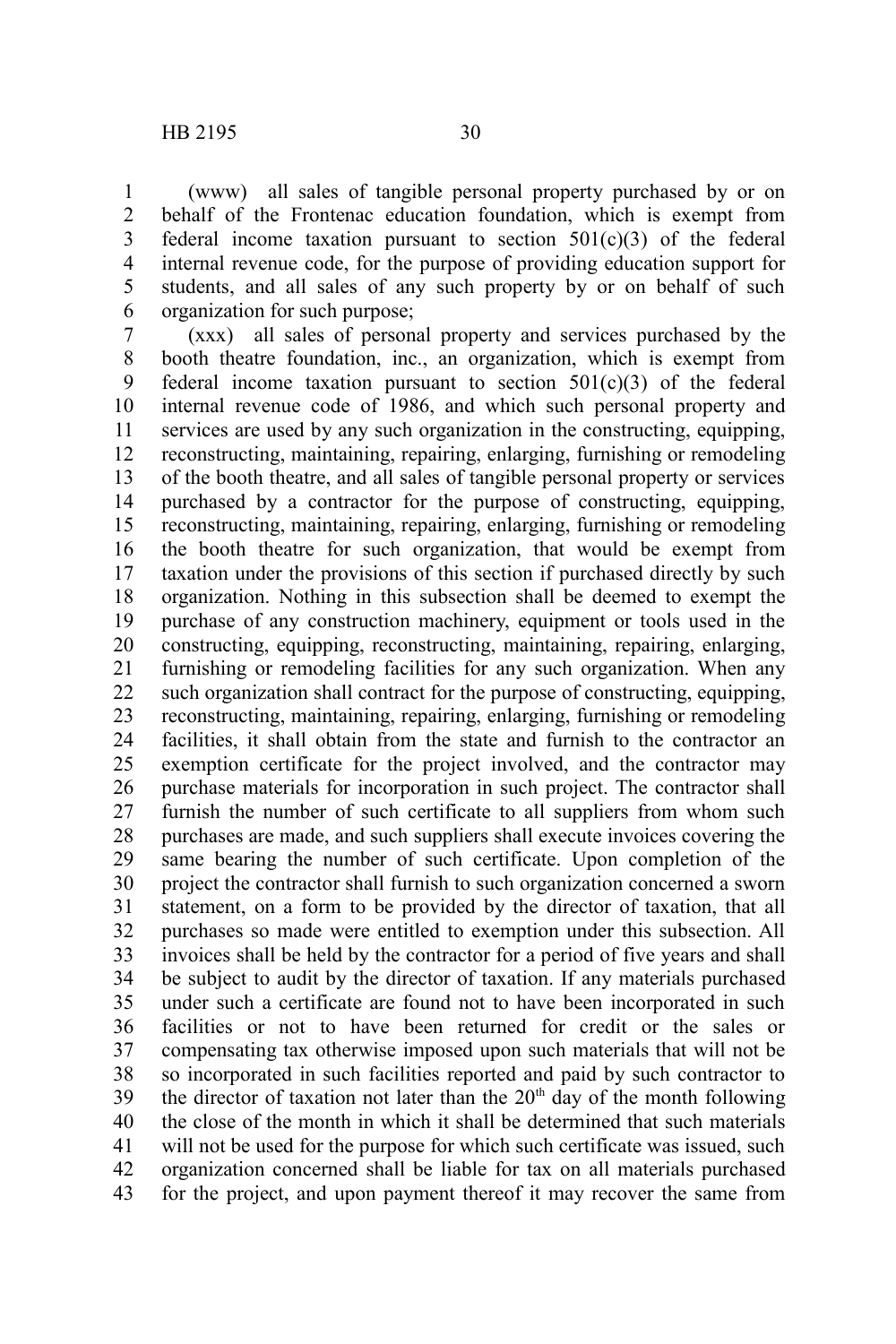the contractor together with reasonable attorney fees. Any contractor or any agent, employee or subcontractor thereof, who shall use or otherwise dispose of any materials purchased under such a certificate for any purpose other than that for which such a certificate is issued without the payment of the sales or compensating tax otherwise imposed upon such materials, shall be guilty of a misdemeanor and, upon conviction therefor, shall be subject to the penalties provided for in K.S.A. 79-3615(h), and amendments thereto. Sales tax paid on and after January 1, 2007, but prior to the effective date of this act upon the gross receipts received from any sale which would have been exempted by the provisions of this subsection had such sale occurred after the effective date of this act shall be refunded. Each claim for a sales tax refund shall be verified and submitted to the director of taxation upon forms furnished by the director and shall be accompanied by any additional documentation required by the director. The director shall review each claim and shall refund that amount of sales tax paid as determined under the provisions of this subsection. All refunds shall be paid from the sales tax refund fund upon warrants of the director of accounts and reports pursuant to vouchers approved by the director or the director's designee; 1 2 3 4 5 6 7 8 9 10 11 12 13 14 15 16 17 18 19

(yyy) all sales of tangible personal property and services purchased by TLC charities foundation, inc., hereinafter referred to as TLC charities, which is exempt from federal income taxation pursuant to section 501(c) (3) of the federal internal revenue code of 1986, and which such property and services are used for the purpose of encouraging private philanthropy to further the vision, values, and goals of TLC for children and families, inc.; and all sales of such property and services by or on behalf of TLC charities for any such purpose and all sales of tangible personal property or services purchased by a contractor for the purpose of constructing, maintaining, repairing, enlarging, furnishing or remodeling facilities for the operation of services for TLC charities for any such purpose that would be exempt from taxation under the provisions of this section if purchased directly by TLC charities. Nothing in this subsection shall be deemed to exempt the purchase of any construction machinery, equipment or tools used in the constructing, maintaining, repairing, enlarging, furnishing or remodeling such facilities for TLC charities. When TLC charities contracts for the purpose of constructing, maintaining, repairing, enlarging, furnishing or remodeling such facilities, it shall obtain from the state and furnish to the contractor an exemption certificate for the project involved, and the contractor may purchase materials for incorporation in such project. The contractor shall furnish the number of such certificate to all suppliers from whom such purchases are made, and such suppliers shall execute invoices covering the same bearing the number of such certificate. Upon completion of the project the contractor shall furnish to TLC 20 21 22 23 24 25 26 27 28 29 30 31 32 33 34 35 36 37 38 39 40 41 42 43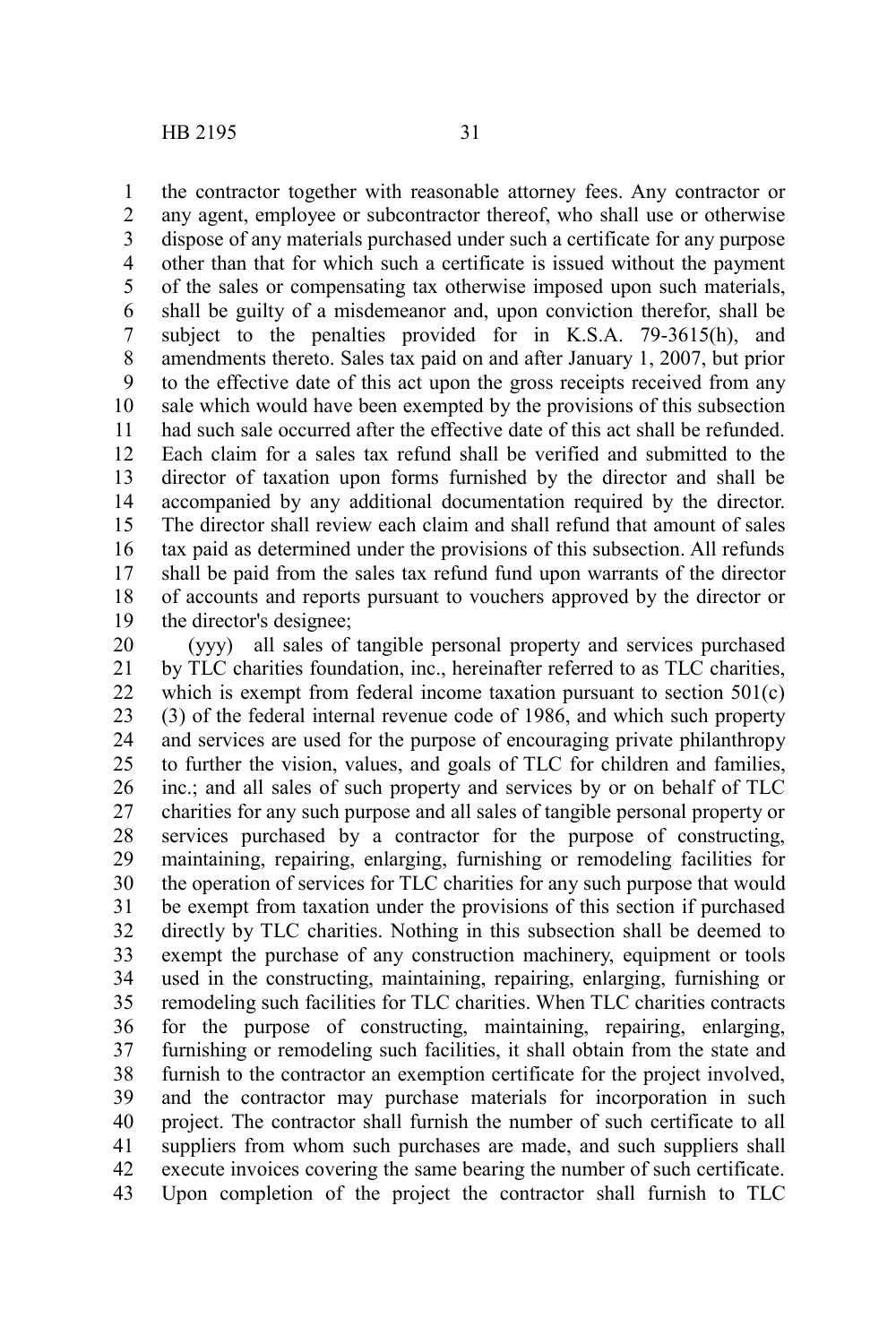charities a sworn statement, on a form to be provided by the director of taxation, that all purchases so made were entitled to exemption under this subsection. All invoices shall be held by the contractor for a period of five years and shall be subject to audit by the director of taxation. If any materials purchased under such a certificate are found not to have been incorporated in the building or other project or not to have been returned for credit or the sales or compensating tax otherwise imposed upon such materials that will not be incorporated into the building or other project reported and paid by such contractor to the director of taxation not later than the  $20<sup>th</sup>$  day of the month following the close of the month in which it shall be determined that such materials will not be used for the purpose for which such certificate was issued, TLC charities shall be liable for tax on all materials purchased for the project, and upon payment thereof it may recover the same from the contractor together with reasonable attorney fees. Any contractor or any agent, employee or subcontractor thereof, who shall use or otherwise dispose of any materials purchased under such a certificate for any purpose other than that for which such a certificate is issued without the payment of the sales or compensating tax otherwise imposed upon such materials, shall be guilty of a misdemeanor and, upon conviction therefor, shall be subject to the penalties provided for in K.S.A. 79-3615(h), and amendments thereto; 1 2 3 4 5 6 7 8 9 10 11 12 13 14 15 16 17 18 19 20 21

(zzz) all sales of tangible personal property purchased by the rotary club of shawnee foundation, which is exempt from federal income taxation pursuant to section  $501(c)(3)$  of the federal internal revenue code of 1986, as amended, used for the purpose of providing contributions to community service organizations and scholarships; 22 23 24 25 26

(aaaa) all sales of personal property and services purchased by or on behalf of victory in the valley, inc., which is exempt from federal income taxation pursuant to section  $501(c)(3)$  of the federal internal revenue code, for the purpose of providing a cancer support group and services for persons with cancer, and all sales of any such property by or on behalf of any such organization for any such purpose; 27 28 29 30 31 32

(bbbb) all sales of entry or participation fees, charges or tickets by Guadalupe health foundation, which is exempt from federal income taxation pursuant to section  $501(c)(3)$  of the federal internal revenue code, for such organization's annual fundraising event which purpose is to provide health care services for uninsured workers; 33 34 35 36 37

(cccc) all sales of tangible personal property or services purchased by or on behalf of wayside waifs, inc., which is exempt from federal income taxation pursuant to section  $501(c)(3)$  of the federal internal revenue code, for the purpose of providing such organization's annual fundraiser, an event whose purpose is to support the care of homeless and abandoned animals, animal adoption efforts, education programs for children and 38 39 40 41 42 43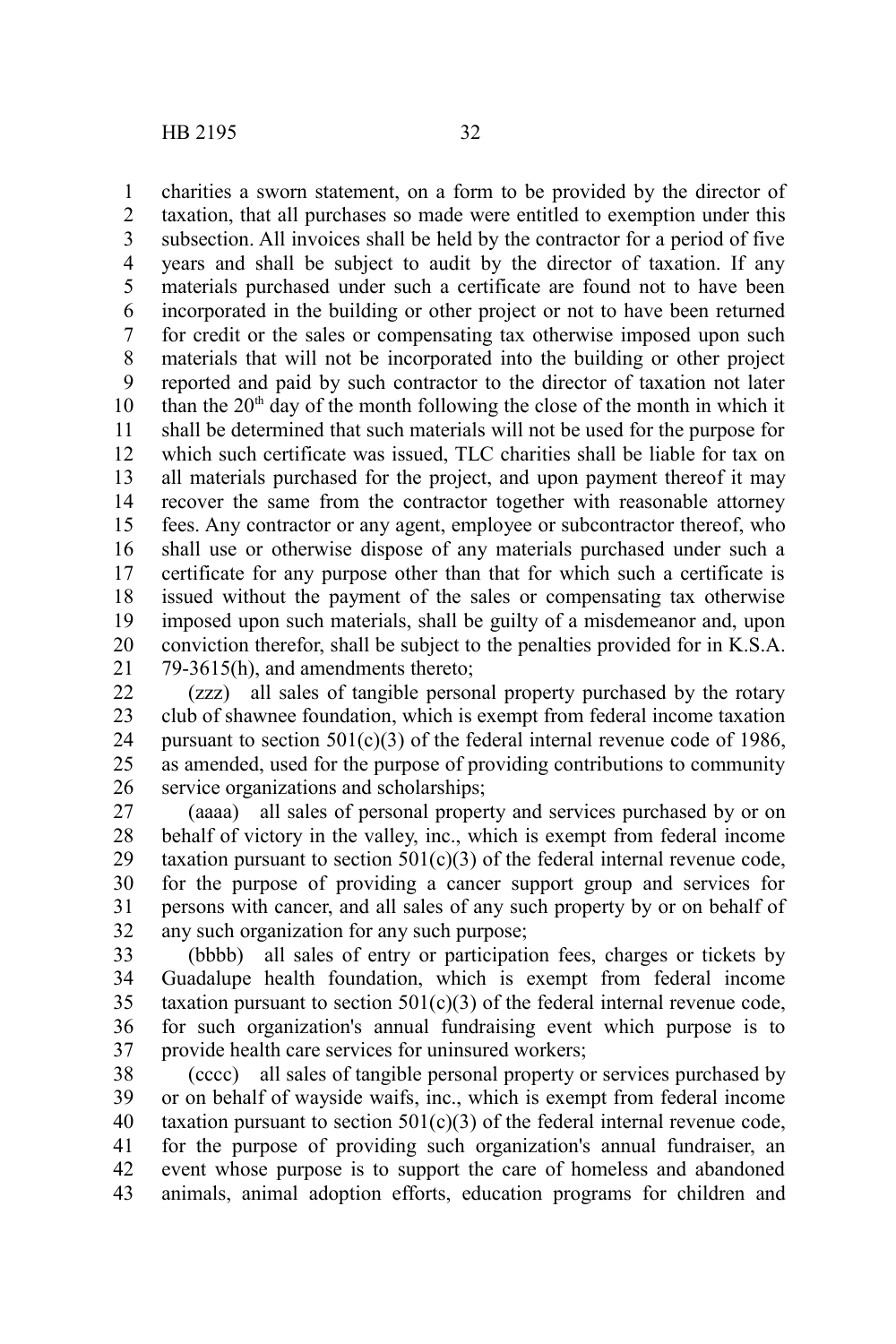efforts to reduce animal over-population and animal welfare services, and all sales of any such property, including entry or participation fees or charges, by or on behalf of such organization for such purpose; 1 2 3

(dddd) all sales of tangible personal property or services purchased by or on behalf of goodwill industries or Easter seals of Kansas, inc., both of which are exempt from federal income taxation pursuant to section  $501(c)(3)$  of the federal internal revenue code, for the purpose of providing education, training and employment opportunities for people with disabilities and other barriers to employment; 4 5 6 7 8 9

(eeee) all sales of tangible personal property or services purchased by or on behalf of all American beef battalion, inc., which is exempt from federal income taxation pursuant to section  $501(c)(3)$  of the federal internal revenue code, for the purpose of educating, promoting and participating as a contact group through the beef cattle industry in order to carry out such projects that provide support and morale to members of the United States armed forces and military services; 10 11 12 13 14 15 16

(ffff) all sales of tangible personal property and services purchased by sheltered living, inc., which is exempt from federal income taxation pursuant to section  $501(c)(3)$  of the federal internal revenue code of 1986, and which such property and services are used for the purpose of providing residential and day services for people with developmental disabilities or intellectual disability, or both, and all sales of any such property by or on behalf of sheltered living, inc., for any such purpose; and all sales of tangible personal property or services purchased by a contractor for the purpose of rehabilitating, constructing, maintaining, repairing, enlarging, furnishing or remodeling homes and facilities for sheltered living, inc., for any such purpose that would be exempt from taxation under the provisions of this section if purchased directly by sheltered living, inc. Nothing in this subsection shall be deemed to exempt the purchase of any construction machinery, equipment or tools used in the constructing, maintaining, repairing, enlarging, furnishing or remodeling such homes and facilities for sheltered living, inc. When sheltered living, inc., contracts for the purpose of rehabilitating, constructing, maintaining, repairing, enlarging, furnishing or remodeling such homes and facilities, it shall obtain from the state and furnish to the contractor an exemption certificate for the project involved, and the contractor may purchase materials for incorporation in such project. The contractor shall furnish the number of such certificate to all suppliers from whom such purchases are made, and such suppliers shall execute invoices covering the same bearing the number of such certificate. Upon completion of the project the contractor shall furnish to sheltered living, inc., a sworn statement, on a form to be provided by the director of taxation, that all purchases so made were entitled to exemption under this subsection. All invoices shall be held 17 18 19 20 21 22 23 24 25 26 27 28 29 30 31 32 33 34 35 36 37 38 39 40 41 42 43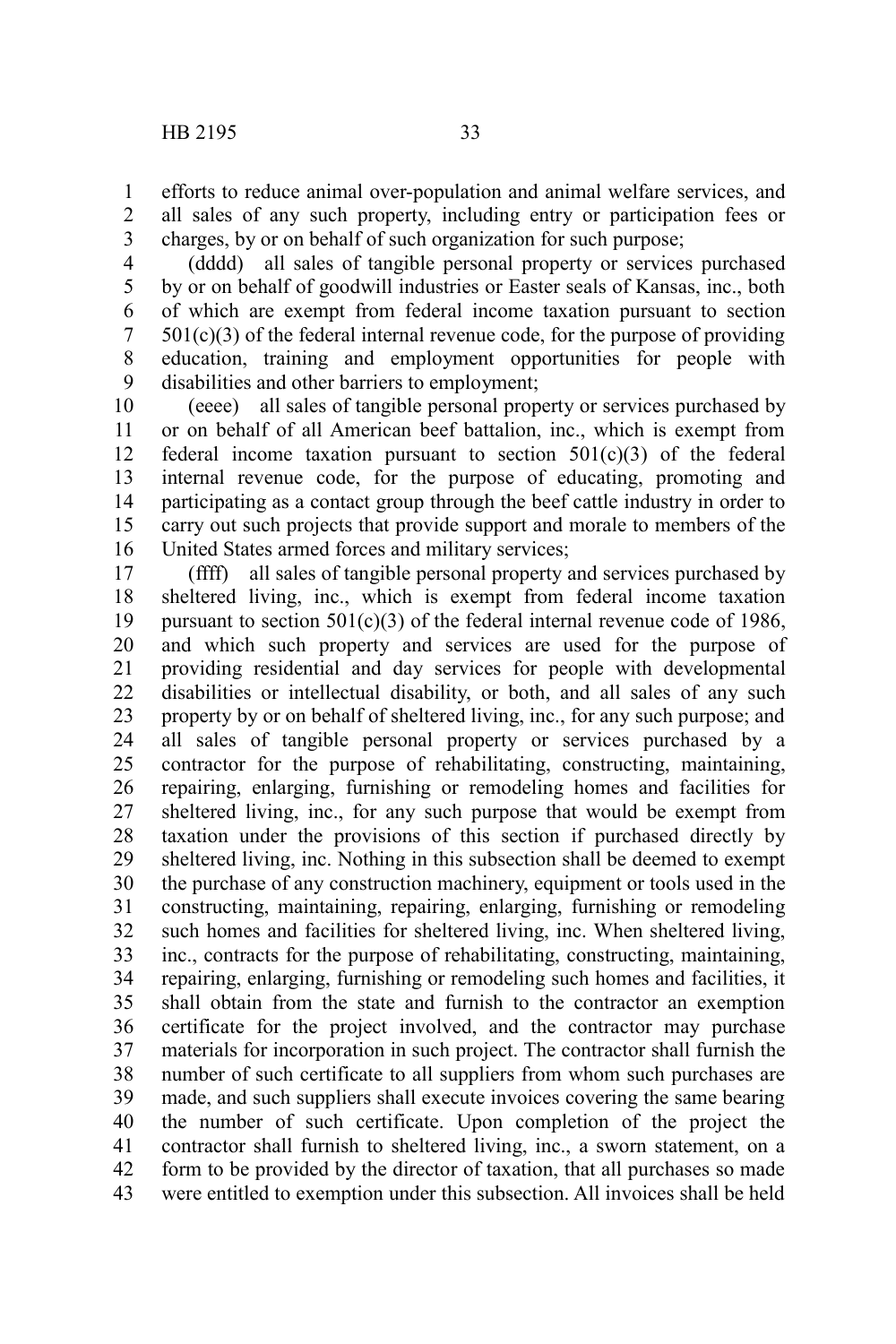by the contractor for a period of five years and shall be subject to audit by the director of taxation. If any materials purchased under such a certificate are found not to have been incorporated in the building or other project or not to have been returned for credit or the sales or compensating tax otherwise imposed upon such materials that will not be so incorporated in the building or other project reported and paid by such contractor to the director of taxation not later than the  $20<sup>th</sup>$  day of the month following the close of the month in which it shall be determined that such materials will not be used for the purpose for which such certificate was issued, sheltered living, inc., shall be liable for tax on all materials purchased for the project, and upon payment thereof it may recover the same from the contractor together with reasonable attorney fees. Any contractor or any agent, employee or subcontractor thereof, who shall use or otherwise dispose of any materials purchased under such a certificate for any purpose other than that for which such a certificate is issued without the payment of the sales or compensating tax otherwise imposed upon such materials, shall be guilty of a misdemeanor and, upon conviction therefor, shall be subject to the penalties provided for in K.S.A. 79-3615(h), and amendments thereto; 1 2 3 4 5 6 7 8 9 10 11 12 13 14 15 16 17 18 19

(gggg) all sales of game birds for which the primary purpose is use in hunting; 20 21

(hhhh) all sales of tangible personal property or services purchased on or after July 1, 2014, for the purpose of and in conjunction with constructing, reconstructing, enlarging or remodeling a business identified under the North American industry classification system (NAICS) subsectors 1123, 1124, 112112, 112120 or 112210, and the sale and installation of machinery and equipment purchased for installation at any such business. The exemption provided in this subsection shall not apply to projects that have actual total costs less than \$50,000. When a person contracts for the construction, reconstruction, enlargement or remodeling of any such business, such person shall obtain from the state and furnish to the contractor an exemption certificate for the project involved, and the contractor may purchase materials, machinery and equipment for incorporation in such project. The contractor shall furnish the number of such certificates to all suppliers from whom such purchases are made, and such suppliers shall execute invoices covering the same bearing the number of such certificate. Upon completion of the project, the contractor shall furnish to the owner of the business a sworn statement, on a form to be provided by the director of taxation, that all purchases so made were entitled to exemption under this subsection. All invoices shall be held by the contractor for a period of five years and shall be subject to audit by the director of taxation. Any contractor or any agent, employee or subcontractor of the contractor, who shall use or otherwise dispose of any 22 23 24 25 26 27 28 29 30 31 32 33 34 35 36 37 38 39 40 41 42 43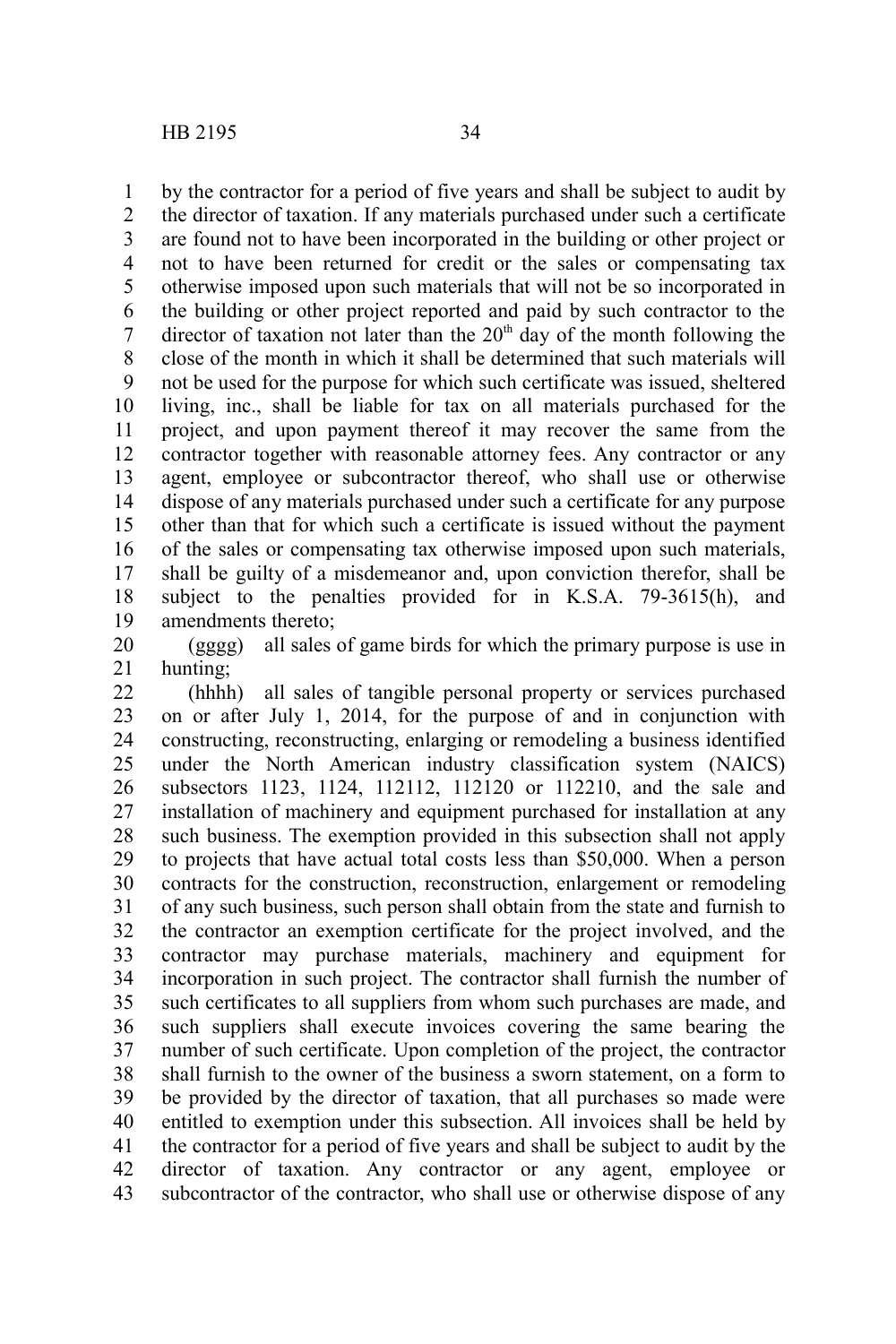materials, machinery or equipment purchased under such a certificate for any purpose other than that for which such a certificate is issued without the payment of the sales or compensating tax otherwise imposed thereon, shall be guilty of a misdemeanor and, upon conviction therefor, shall be subject to the penalties provided for in K.S.A. 79-3615(h), and amendments thereto; 1 2 3 4 5 6

(iiii) all sales of tangible personal property or services purchased by a contractor for the purpose of constructing, maintaining, repairing, enlarging, furnishing or remodeling facilities for the operation of services for Wichita children's home for any such purpose that would be exempt from taxation under the provisions of this section if purchased directly by Wichita children's home. Nothing in this subsection shall be deemed to exempt the purchase of any construction machinery, equipment or tools used in the constructing, maintaining, repairing, enlarging, furnishing or remodeling such facilities for Wichita children's home. When Wichita children's home contracts for the purpose of constructing, maintaining, repairing, enlarging, furnishing or remodeling such facilities, it shall obtain from the state and furnish to the contractor an exemption certificate for the project involved, and the contractor may purchase materials for incorporation in such project. The contractor shall furnish the number of such certificate to all suppliers from whom such purchases are made, and such suppliers shall execute invoices covering the same bearing the number of such certificate. Upon completion of the project, the contractor shall furnish to Wichita children's home a sworn statement, on a form to be provided by the director of taxation, that all purchases so made were entitled to exemption under this subsection. All invoices shall be held by the contractor for a period of five years and shall be subject to audit by the director of taxation. If any materials purchased under such a certificate are found not to have been incorporated in the building or other project or not to have been returned for credit or the sales or compensating tax otherwise imposed upon such materials that will not be so incorporated in the building or other project reported and paid by such contractor to the director of taxation not later than the  $20<sup>th</sup>$  day of the month following the close of the month in which it shall be determined that such materials will not be used for the purpose for which such certificate was issued, Wichita children's home shall be liable for the tax on all materials purchased for the project, and upon payment, it may recover the same from the contractor together with reasonable attorney fees. Any contractor or any agent, employee or subcontractor, who shall use or otherwise dispose of any materials purchased under such a certificate for any purpose other than that for which such a certificate is issued without the payment of the sales or compensating tax otherwise imposed upon such materials, shall be guilty of a misdemeanor and, upon conviction, shall be subject to the penalties 7 8 9 10 11 12 13 14 15 16 17 18 19 20 21 22 23 24 25 26 27 28 29 30 31 32 33 34 35 36 37 38 39 40 41 42 43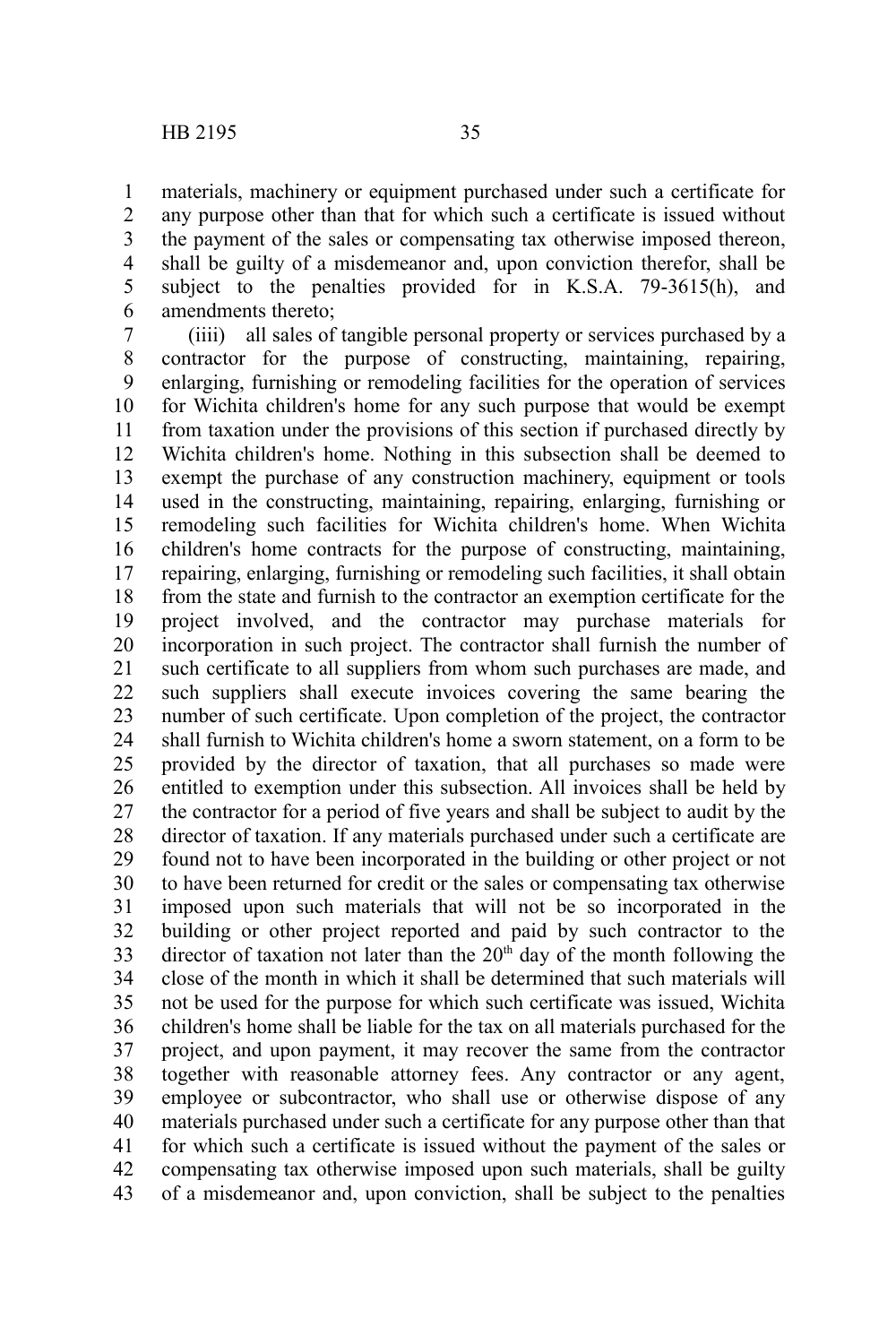provided for in K.S.A. 79-3615(h), and amendments thereto; 1

(jjjj) all sales of tangible personal property or services purchased by or on behalf of the beacon, inc., that is exempt from federal income taxation pursuant to section  $501(c)(3)$  of the federal internal revenue code, for the purpose of providing those desiring help with food, shelter, clothing and other necessities of life during times of special need; 2 3 4 5 6

(kkkk) all sales of tangible personal property and services purchased by or on behalf of reaching out from within, inc., which is exempt from federal income taxation pursuant to section  $501(c)(3)$  of the federal internal revenue code, for the purpose of sponsoring self-help programs for incarcerated persons that will enable such incarcerated persons to become role models for non-violence while in correctional facilities and productive family members and citizens upon return to the community; and 7 8 9 10 11 12 13

(llll) all sales of tangible personal property and services purchased by Gove county healthcare endowment foundation, inc., which is exempt from federal income taxation pursuant to section  $501(c)(3)$  of the federal internal revenue code of 1986, and which such property and services are used for the purpose of constructing and equipping an airport in Quinter, Kansas, and all sales of tangible personal property or services purchased by a contractor for the purpose of constructing and equipping an airport in Quinter, Kansas, for such organization, that would be exempt from taxation under the provisions of this section if purchased directly by such organization. Nothing in this subsection shall be deemed to exempt the purchase of any construction machinery, equipment or tools used in the constructing or equipping of facilities for such organization. When such organization shall contract for the purpose of constructing or equipping an airport in Quinter, Kansas, it shall obtain from the state and furnish to the contractor an exemption certificate for the project involved, and the contractor may purchase materials for incorporation in such project. The contractor shall furnish the number of such certificate to all suppliers from whom such purchases are made, and such suppliers shall execute invoices covering the same bearing the number of such certificate. Upon completion of the project, the contractor shall furnish to such organization concerned a sworn statement, on a form to be provided by the director of taxation, that all purchases so made were entitled to exemption under this subsection. All invoices shall be held by the contractor for a period of five years and shall be subject to audit by the director of taxation. If any materials purchased under such a certificate are found not to have been incorporated in such facilities or not to have been returned for credit or the sales or compensating tax otherwise imposed upon such materials that will not be so incorporated in such facilities reported and paid by such contractor to the director of taxation no later than the  $20<sup>th</sup>$  day of the month following the close of the month in which it shall be determined that such 14 15 16 17 18 19 20 21 22 23 24 25 26 27 28 29 30 31 32 33 34 35 36 37 38 39 40 41 42 43